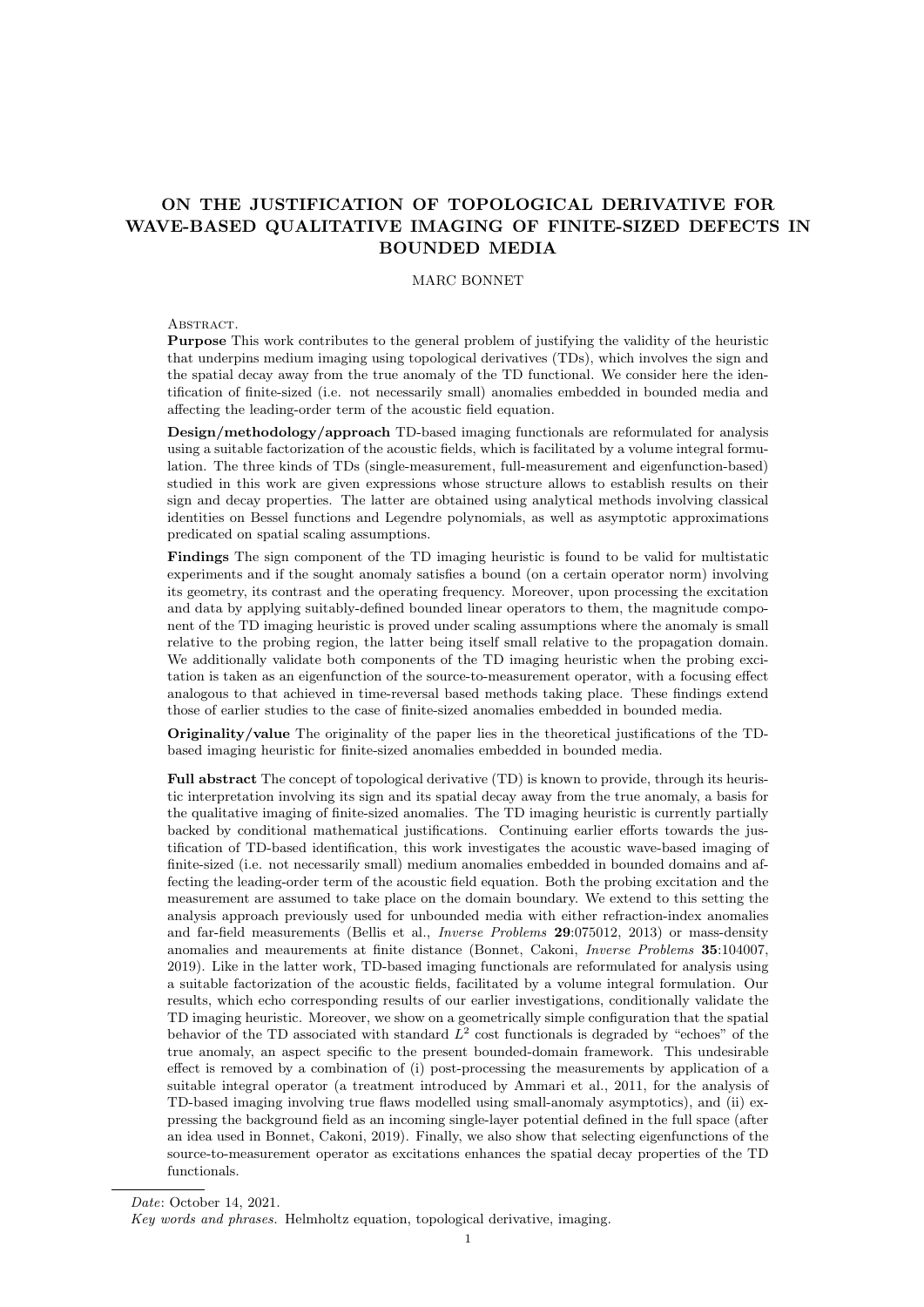### 1. INTRODUCTION

Inverse scattering has undergone intense investigation over the last quarter century, in particular due to the growth and flourishing of qualitative methods which provide robust and computationally effective alternatives to more traditional approaches based on successive linearizations or PDE-constrained optimization, see Kirsch and Grinberg (2008), Cakoni and Colton (2014), Cakoni et al. (2016) for exposition and references. Qualitative anomaly imaging methods typically involve *sampling* a spatial region of interest with points  $z$  at which an imaging function W is evaluated. In particular, (generalized) linear sampling methods and factorization methods work along those lines and are backed by rigorous mathematical justifications.

The concept of *topological derivative* (TD) provides an alternative basis for qualitative flaw imaging. The TD of an objective functional  $\mathcal J$  quantifies the leading perturbation to  $\mathcal J$  caused by a trial anomaly of vanishingly small radius  $\varepsilon$  appearing at a given location  $\boldsymbol{z}$  in the (defectfree) background propagation medium. On choosing  $\mathcal J$  as a misfit functional of a form usually employed in PDE-constrained inversion, a sampling approach may be defined by setting  $W(z)$ to the value  $\mathcal{T}(z)$  of the TD of  $\mathcal J$  at sampling points z. Since the sought flaws are deemed to minimize  $\mathcal{J}$ , an intuitive heuristics for TD-based imaging consists in postulating that the (possibly multiple) flaw is located where  $\mathcal{T}(z)$  has a negative sign and largest magnitude.

Topological derivatives, initially introduced and formalized as computational aids for topology optimization (Eschenauer et al., 1994; Sokolowski and Zochowski, 1999), have since seen many extensions and applications, see e.g. Novotny et al. (2019a,b,c) and references therein. In particular, it has proved effective for revealing hidden flaws in a variety of inverse scattering situations, see e.g. Bonnet and Guzina (2004), Dominguez et al. (2005), Guzina and Bonnet (2006), Guzina and Chikichev (2007), Ammari et al. (2012), Laurain et al. (2013), Bellis and Bonnet (2013), Le Louër and Rapún (2017), Bonnet (2018), Carpio et al. (2019). In particular, despite the asymptotic nature of the mathematical concept of TD, abundant computational evidence demonstrates its ability to qualitatively identify spatially-extended objects. The underlying objective functional  $\mathcal J$ often quantifies the misfit between the available data and its model prediction in a least-squares sense, which makes TD-based imaging implementable irrespective of the available data. Moreover, the practical evaluation of  $z \mapsto \mathcal{T}(z)$  is straightforward and moderately expensive as it can be expressed as a bilinear function of the incident field and an adjoint field associated with  $\mathcal{J}$  (see e.g. Céa et al.,  $2000$ ).

For given objective functional and physical framework, formulating  $\mathcal{T}(z)$  is a clearly defined and well-understood task. By contrast, investigations into the mathematical justification of the foregoing TD imaging heuristics began only about a decade ago, and many gaps remain unfilled to this day. Ammari et al. (2012) studied the imaging of a small single anomaly in an acoustic medium, and its stability with respect to medium or measurement noises, with follow-up studies by Ammari et al. (2013) and Wahab (2015) extending this framework to elastodynamics and electromagnetism, respectively. Guzina and Pourahmadian (2015) addressed the high-frequency limiting behavior of a TD imaging functional. Park (2017) investigated analytical properties of the TD-based imaging of Dirichlet cracks. The justification of TD-based imaging has also been examined for the case of spatially extended anomalies in unbounded acoustic media, considering refraction-index anomalies and far-field measurements (Bellis et al., 2013) and later mass-density anomalies and finitely remote measurements (Bonnet and Cakoni, 2019).

Bellis et al. (2013) and Bonnet and Cakoni (2019) found, in their respective contexts, the magnitude component of the TD imaging heuristic to be valid, and the guaranteed correctness of the sign component subject to an inequality (involving the operating frequency and the obstacle size and contrast) essentially requiring the flaw to be "moderate". Following up on those previous studies, we consider here the TD imaging heuristics for spatially extended anomalies embedded in a bounded acoustic domain where excitations and measurements take place on the domain boundary. Our main aim is to establish conditions under which the usual TD imaging heuristic is valid when the medium being probed is of finite size. As in our previous studies, TDs are reformulated for analysis using a suitable factorization of the acoustic fields, facilitated by a volume integral formulation. Sign properties are found to conform to corresponding previous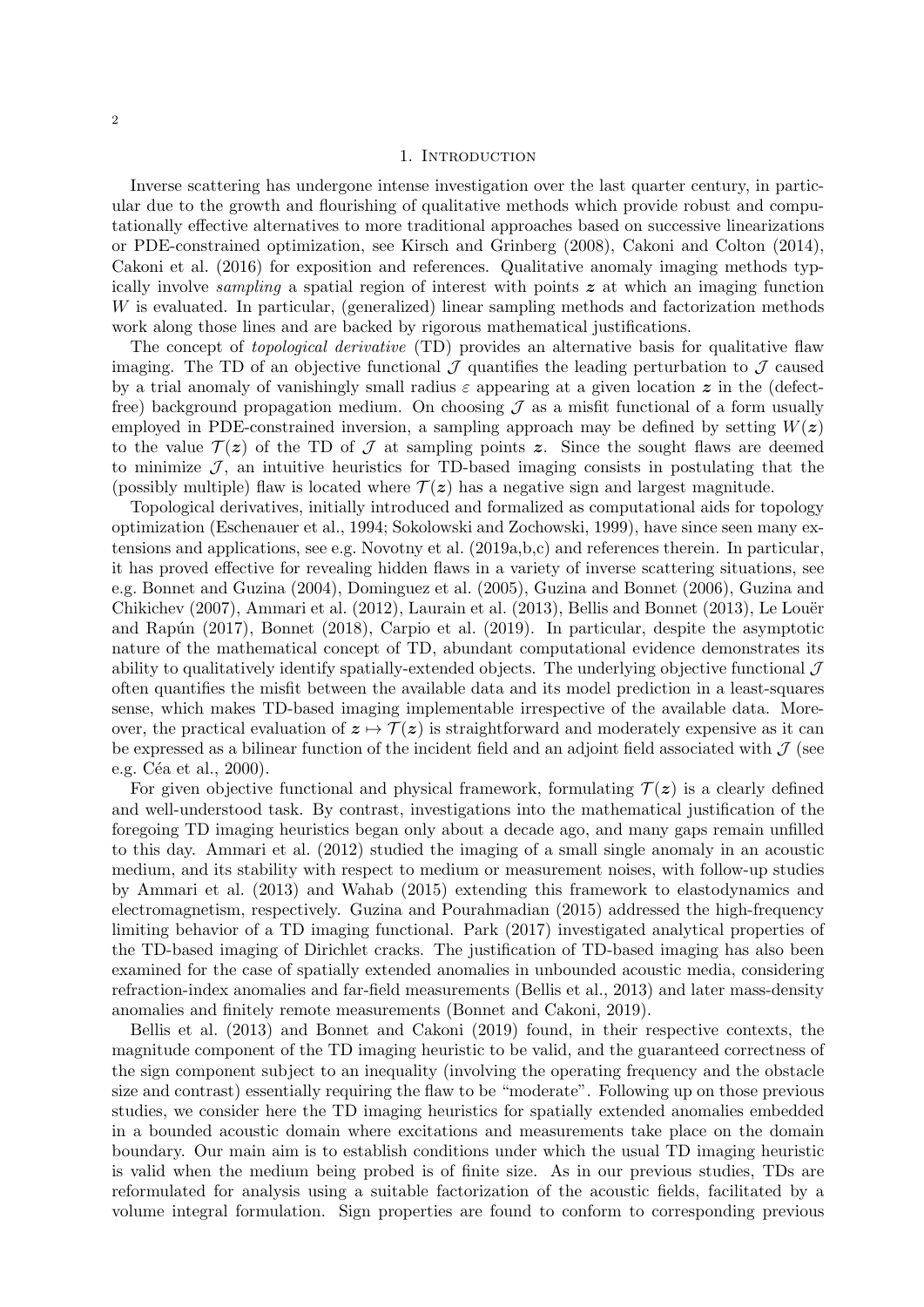results. Our other main contribution consists of an asymptotic study of the decay of  $|\mathcal{T}(z)|$ , for which we apply to the present context the asymptotic approach introduced in Bonnet and Cakoni (2019) where the sampling region is taken large relative to the obstacle diameter but small relative to the domain size. We first analytically show, on a geometrically simple configuration, that the spatial behavior of the TD associated with standard  $L^2$  cost functionals is degraded by "echoes" of the true anomaly. This observation prompts us to propose a modified TD-based imaging method whereby (i) measurements are post-processed by application of a suitable integral operator (a treatment introduced by Ammari et al., 2012 for the analysis of TD-based imaging of flaws modelled using small-anomaly asymptotics), and (ii) expressing the background field as an incoming single-layer potential defined in the full space (a variation on an idea used in Bonnet and Cakoni, 2019). The decay properties of the resulting modified TDs are found to be similar to those previously established for unbounded media. We additionally show that selecting eigenfunctions of the source-to-measurement operator as excitations enhances the spatial decay properties of both usual and modified versions of the TD functional.

The article is organized as follows. In Section 2, we formulate the scattering problem by means of a volume integral equation employing the acoustic Neumann function of the propagation domain, allowing a symmetric factorization of the source-to-measurement operator. On that basis, explicit expressions for TDs involving symmetric factorizations are derived for the usual leastsquares misfit objective functional with three kinds of data configuration (single-measurement, full-measurement and eigenfunction-based). Then, sign and spatial decay properties of those TDs are established in Section 3. Modified versions of TDs are introduced in Section 4 and shown in Section 5 to have preserved sign properties but improved decay properties relative to their unmodified counterparts of Section 3. Section 6 then offers some general comments and shows how our analysis framework also applies to situations involving refraction-index, anisotropic or inhomogeneous anomalies. Finally, some proofs are collected in Section 7.

### 2. Scattering problem and topological derivative

We begin by specifying some notation conventions used throughout this paper. A tensor algebra notation style is used for vectors or tensors in the physical space  $\mathbb{R}^3$ . The symbol ⊗ indicates tensor products, e.g.  $(A \otimes x)_{ijk} = A_{ij}x_k$ . Symbols '·' and ':' in expressions like  $A \cdot x$  or  $B : C$ denote single and double inner products, e.g.  $(\mathbf{A} \cdot \mathbf{x})_i = \sum_j A_{ij} x_j$  and  $\mathbf{B} \cdot \mathbf{C} = \sum_{i,j} B_{ij} C_{ij}$ , with component indices always referring to an orthonormal frame. The (Euclidean) norm  $\sqrt{x \cdot x}$  of a vector x is denoted by  $|x|$ , whereas  $\|\cdot\|$  indicate norms in function spaces or operator norms. Hat symbols over vectors denote collinear unit vectors, e.g.  $\hat{x} := x/|x|$ . For some domain or surface  $X \subset \mathbb{R}^3$ , we denote by  $f, g \mapsto (f, g)_X := \int_X f \overline{g}$  the sesquilinear form associated with the  $L^2(X)$ scalar product of scalar or tensor complex-valued functions defined in X.

2.1. Direct and scattering problem. We consider a homogeneous and isotropic reference (e.g. acoustic) propagation medium occupying a bounded domain  $\Omega$  with boundary  $\Gamma := \partial \Omega$ . Timeharmonic propagating waves satisfy the Helmholtz equation

$$
-\Delta u - \kappa^2 u = 0 \qquad \text{in } \Omega,\tag{2.1}
$$

where  $\kappa = \omega/c$  is the wavenumber expressed in terms of the wave velocity c and operating angular frequency  $\omega$ , and u is the scalar acoustic pressure. We assume that  $\kappa^2$  is not a Neumann eigenvalue of the Laplacian in  $\Omega$ . The medium hosts an unknown anomaly with compact support  $B \subseteq \Omega$ whose material properties are characterized by a uniform relative scalar contrast  $\beta > -1$ . Waves propagating in the perturbed medium then satisfy

$$
-(\Delta + \kappa^2)u = 0 \quad \text{in } \Omega \setminus \overline{B}, \qquad -((\beta + 1)\Delta + \kappa^2)u = 0 \quad \text{in } B,
$$
  

$$
u|_{+} = u|_{-}, \quad \partial_n u|_{+} = (\beta + 1)\partial_n u|_{-} \quad \text{on } \partial B
$$
 (2.2)

where  $\partial_n := \mathbf{n} \cdot \nabla$  is the normal derivative operator and  $(\cdot)|_+$  and  $(\cdot)|_-$  denote limiting values on  $\partial B$  from outside and inside of B, respectively (the case of anisotropic anomalies being concisely discussed in Sec. 6.2). The anomaly B in problem  $(2.2)$  may have several disjoint components,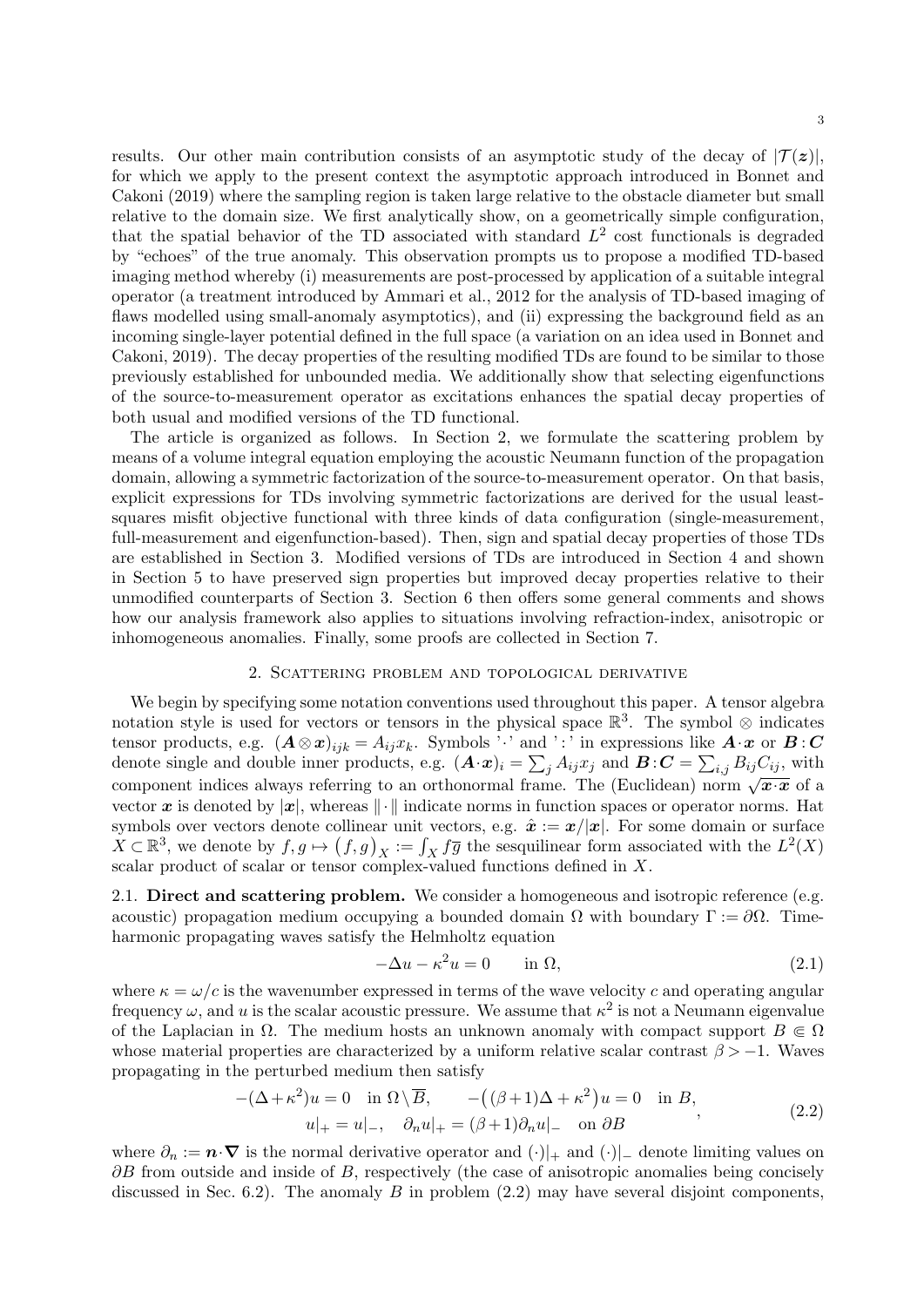4

each with its value of the contrast. To probe the medium, waves are generated in  $\Omega$  by applying a Neumann data g on the boundary:

$$
\partial_n u = g \qquad \text{on } \Gamma. \tag{2.3}
$$

For the linear acoustic model,  $g$  is proportional to a given normal wall velocity. The background field  $u = u[g]$  then solves problem (2.1,2.3), while the perturbed field  $u_B = u_B[g]$  solves problem  $(2.2,2.3)$ , so that the presence of an anomaly B is revealed by the non-vanishing scattered field  $v_B[g] := u_B[g] - u[g]$ . The identification problem under consideration is to estimate the anomaly location B given the scattered field  $v_{obs}[g]$  measured on Γ. To facilitate theoretical analysis, we idealize the situation by assuming the data to be noise-free, i.e.  $v_{\text{obs}}[g] = v_B[g]$ . The topological derivative evaluation is known to be only mildly sensitive to data noise, as discussed e.g. in Ammari et al. (2012) and, briefly, in Bonnet and Cakoni (2019, Sec. 6.2).

2.2. **Objective functional.** We formulate the problem of identifying B as the minimization of an objective functional. For a trial anomaly of support  $D$ , the least-squares functional

$$
\mathcal{J}[g](D) := \frac{1}{2} \int_{\Gamma} \left| v_D[g] - v_{\text{obs}}[g] \right|^2 \, \mathrm{d}S,\tag{2.4}
$$

which in this form corresponds to exploiting a single experiment with applied excitation  $q$ , is the most common basis for such optimization-based identification.

We also consider experimental situations which can be thought of as the mathematical idealization of a multistatic experiment, where measurements for all possible excitation / response pairs  $(g, v_{obs}[g])$  are available. Letting  $(Y_m)_{m\in\mathbb{N}}$  denote a Hilbert basis of  $L^2(\Gamma)$ , a suitable objective functional for this case is then

$$
\mathcal{J}_{\Sigma}(D) := \sum_{m \geq 0} \frac{1}{2} \int_{\Gamma} \left| v_D[Y_m] - v_{\text{obs}}[Y_m] \right|^2 \, \mathrm{d}S.
$$

For example,  $(Y_m)_{m\in\mathbb{N}}$  can be taken as the set of eigenfunctions of the Laplace-Beltrami operator on Γ (Cogar, 2020), which are none other than the spherical harmonics if Γ is a sphere.

2.3. Asymptotic of the cost functional. The medium is "sampled" by means of trial anomalies of support  $B_{\varepsilon}(z) = z + \varepsilon \mathcal{B}$  and size  $\varepsilon > 0$ , centered at a given point  $z \in \Omega$  and endowed with specified relative contrast  $\beta_z$ . The fixed domain B defines the shape of the trial anomaly, and can be assumed without loss of generality to verify  $\int_{\mathcal{B}} x \, dV_x = 0$ . We then set  $D = B_{\varepsilon} = B_{\varepsilon}(z)$  in the functional (2.4). Denoting by  $u_{\varepsilon}[g] := u_{B_{\varepsilon}}[g]$  and  $v_{\varepsilon}[g] := u_{\varepsilon}[g] - u[g]$  the total and scattered fields arising in this situation, we then define the cost function  $J[g](\varepsilon) = J[g](\varepsilon; z)$  in terms of  $\mathcal{J}[g]$  by

$$
J[g](\varepsilon) = \mathcal{J}[g](B_{\varepsilon}) = \frac{1}{2} \int_{\Gamma} |v_{\varepsilon}[g] - v_{\text{obs}}[g]|^2 \, \mathrm{d}S \tag{2.5}
$$

The topological derivative (TD)  $\mathcal{T}[q](\boldsymbol{z})$  of  $J[q]$  at  $\boldsymbol{z}$  is then defined as the leading coefficient in the expansion of  $J(\varepsilon)-J(0)$  in powers of  $\varepsilon$ :

$$
J[g](\varepsilon) = J[g](0) + \varepsilon^3 \mathcal{T}[g](\mathbf{z}) + o(\varepsilon^3)
$$

In view of (2.5) and recalling the error-free assumption on the measurement,  $\mathcal{T}[g](z)$  can be evaluated by identification from

$$
-\Re\left\{\int_{\Gamma} \overline{v_{\varepsilon}}[g] v_B[g] \,dS\right\} = \varepsilon^3 \mathcal{T}[g](\boldsymbol{z}) + o(\varepsilon^3). \tag{2.6}
$$

Proceeding similarly, the TD  $\mathcal{T}_{\Sigma}(\boldsymbol{z})$  of  $J_{\Sigma}(\varepsilon) := \mathcal{J}_{\Sigma}(B_{\varepsilon})$  is found from

$$
-\Re\Big\{\sum_{m\geq 0}\int_{\Gamma}\overline{v_{\varepsilon}}[Y_m]v_B[Y_m]\,\mathrm{d}S\Big\} = \varepsilon^3 \mathcal{T}_{\Sigma}(\boldsymbol{z}) + o(\varepsilon^3). \tag{2.7}
$$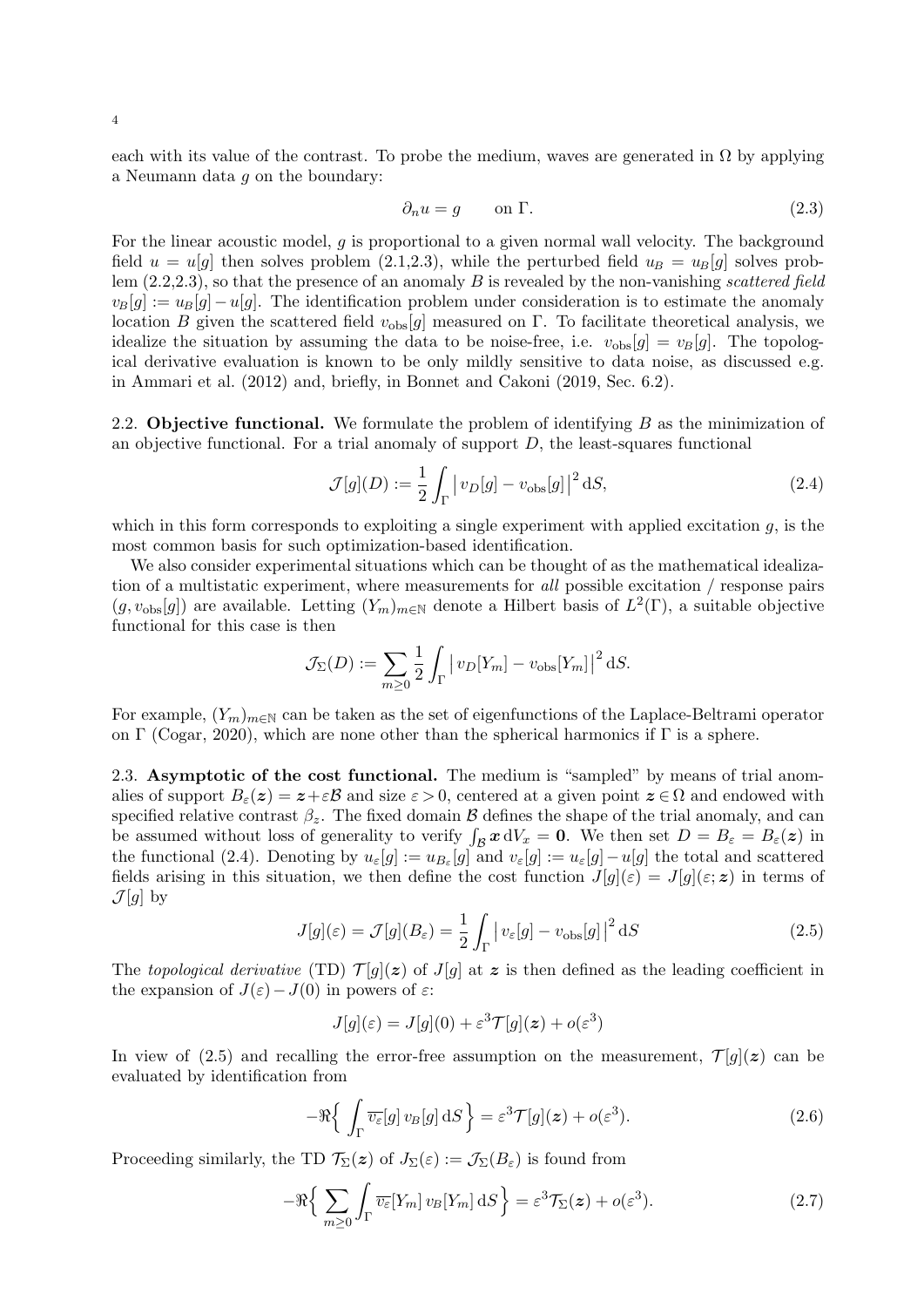5

2.4. Representation of background and scattered fields. To derive the TDs arising from  $(2.6)$ and (2.7) in a form suitable for the analysis of their properties, it is convenient to introduce integral representations of the background and scattered fields. First, let the single-layer potential operator  $S: L^2(\Gamma) \to H^1(\Omega)$  be defined by

$$
\mathcal{S}\varphi(\boldsymbol{x}) = \int_{\Gamma} G_{\kappa}(\boldsymbol{y}, \boldsymbol{x}) \varphi(\boldsymbol{y}) \, \mathrm{d}\boldsymbol{y} \qquad \boldsymbol{x} \in \Omega, \tag{2.8}
$$

where  $G_{\kappa}(\mathbf{y},\mathbf{x})$  is the Neumann function for a unit point source x embedded in the background medium. The latter satisfies

$$
\begin{cases}\n-(\Delta + \kappa^2)G_{\kappa}(\cdot, \mathbf{x}) = \delta(\mathbf{y} - \mathbf{x}) & \text{in } \Omega \\
\partial_n G_{\kappa}(\cdot, \mathbf{x}) = 0 & \text{on } \Gamma\n\end{cases}
$$
\n(2.9)

 $(\delta$  being the Dirac distribution) and has the following useful known properties:

Lemma 1. The Neumann function defined by problem (2.9) is real-valued. It verifies the symmetry properties

$$
G_{\kappa}(\boldsymbol{x},\boldsymbol{y})=G_{\kappa}(\boldsymbol{y},\boldsymbol{x}),\quad \boldsymbol{\nabla}_{1}G_{\kappa}(\boldsymbol{x},\boldsymbol{y})=\boldsymbol{\nabla}_{2}G_{\kappa}(\boldsymbol{y},\boldsymbol{x})\qquad \boldsymbol{x},\boldsymbol{y}\in\mathbb{R}^{3},\ \boldsymbol{x}\neq\boldsymbol{y},
$$

where  $\nabla_1 G_{\kappa}$ ,  $\nabla_2 G_{\kappa}$  are the gradients of  $G_{\kappa}$  with respect to its first and second arguments.

The background field  $u[q]$  solving  $(2.1,2.3)$  is then given by

$$
u(x) = Sg(x). \tag{2.10}
$$

Then, let the volume potential operator  $W_{\kappa}: L^2(\Omega; \mathbb{C}^3) \to H^1(\Omega)$  be defined by

$$
W_{\kappa}[\boldsymbol{g}](\boldsymbol{x}) = -\int_{\Omega} \boldsymbol{\nabla}_1 G_{\kappa}(\boldsymbol{y}, \boldsymbol{x}) \cdot \boldsymbol{g}(\boldsymbol{y}) \, \mathrm{d}\boldsymbol{y}
$$
\n(2.11)

for any vector density  $g \in L^2(\Omega; \mathbb{C}^3)$ . The scattered field for the true anomaly has the representation

$$
v_B(\mathbf{x}; \mathbf{s}) = W_{\kappa}[\mathbf{h}](\mathbf{x}) \qquad \mathbf{x} \in B \cup (\Omega \setminus \overline{B}), \tag{2.12}
$$

where the density  $h = \beta \chi_B \nabla u_B[g] \in L^2(B; \mathbb{C}^3)$ , supported in B, solves the singular volume integral equation (VIE)

$$
(\boldsymbol{I} - \beta \boldsymbol{\nabla} W_{\kappa}) \boldsymbol{h}(\boldsymbol{x}) = \beta \boldsymbol{\nabla} u[g](\boldsymbol{x}) \qquad \boldsymbol{x} \in B. \tag{2.13}
$$

The singular integral operator  $I - \beta \nabla W_{\kappa} : L^2(B; \mathbb{C}^3) \to L^2(B; \mathbb{C}^3)$  is known to be invertible with bounded inverse (see e.g. Bonnet, 2017 for more details on singular VIE formulations). Solving equation  $(2.13)$ , using  $(2.12)$  and recalling  $(2.10)$ , we obtain

$$
v_B(\boldsymbol{x}) = -\int_B \boldsymbol{\nabla}_1 G_{\kappa}(\boldsymbol{y}, \boldsymbol{x}) \cdot \left[ \boldsymbol{M}_B \boldsymbol{\nabla} \mathcal{S} g \right](\boldsymbol{y}) \, \mathrm{d}\boldsymbol{y} \tag{2.14}
$$

where the solution operator  $M_B$ , defined by  $M_B g = h$  with h solving  $(I - \beta \nabla W_{\kappa})h = \beta g$  for given  $g \in L^2(B; \mathbb{C}^3)$ , is easily verified to be given by

$$
\mathbf{M}_B = (\mathbf{I} - q\mathbf{R}_{\kappa})^{-1} 2q, \quad \text{with } q := \beta/(\beta + 2), \quad \mathbf{R}_{\kappa} := \mathbf{I} + 2\nabla W_{\kappa} \tag{2.15}
$$

where the modified material parameter  $q \in (-1, 1)$  will prove convenient. The real-valuedness and symmetry properties of the Neumann function (Lemma 1) imply that

**Lemma 2.** The solution operator  $M_B: L^2(B; \mathbb{C}^3) \to L^2(B; \mathbb{C}^3)$  is self-adjoint.

We also observe that the operators  $\nabla S : L^2(\Gamma) \to L^2(\Omega, \mathbb{C}^3)$  and  $-W_{\kappa} : L^2(\Omega, \mathbb{C}^3) \to L^2(\Gamma)$  are mutual adjoints: for any  $\varphi \in L^2(\Gamma)$  and  $g \in L^2(\Omega, \mathbb{C}^3)$ , we have

$$
(\boldsymbol{\nabla} \mathcal{S}\varphi, \boldsymbol{g})_{\Omega} = -(\varphi, W_{\kappa}\boldsymbol{g})_{\Gamma}.
$$
 (2.16)

When  $B = B_{\varepsilon}$ , the scattered field for the trial anomaly  $B_{\varepsilon}$  is given at any  $x \neq z$  by the expansion

$$
v_{\varepsilon}(\boldsymbol{x}) = -\varepsilon^3 \boldsymbol{\nabla}_1 G_{\kappa}(\boldsymbol{z}, \boldsymbol{x}) \cdot \boldsymbol{M}_z \cdot \boldsymbol{\nabla} S g(\boldsymbol{x}) + o(\varepsilon^3), \tag{2.17}
$$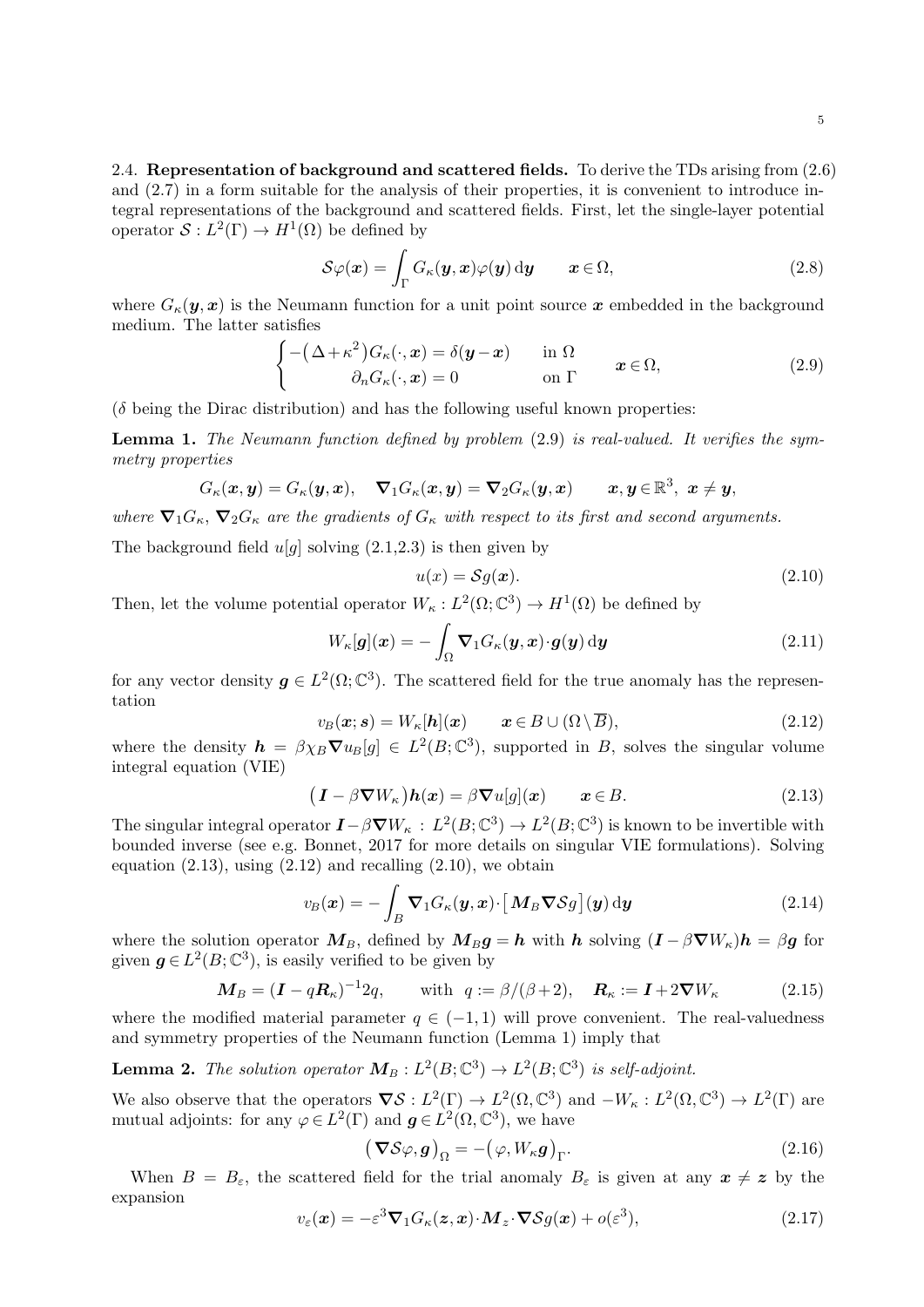where  $M_z := M(\mathcal{B}, \beta_z) \in \mathbb{R}^{3\times 3}_{sym}$  is the (real, symmetric) polarization tensor of the normalized trial anomaly (Ammari et al., 2012; Cedio-Fengya et al., 1998). The expansion (2.17), and in particular its  $O(\varepsilon^3)$  leading order, is well-known (see e.g. Ammari and Khelifi, 2003; Bendali et al., 2016; Cedio-Fengya et al., 1998; Hazard and Ramdani, 2004) and the VIE (2.13) provides a basis, among others, for its derivation and justification, as in Bonnet (2018). The tensor  $M_z$ , which can be understood as the limiting form of the solution operator  $M_B$  for  $B = B_{\varepsilon}$  and is thus defined from the zero-frequency transmission problem where  $\beta$  is embedded in an infinite space and excited by a remote uniform gradient, is given by

$$
\boldsymbol{M}_z \cdot \boldsymbol{g} = 2q_z \int_{\mathcal{B}} \left( \boldsymbol{I} - q_z \boldsymbol{R}_0 \right)^{-1} \boldsymbol{g} \, \mathrm{d}V \qquad \text{for any } \boldsymbol{g} \in \mathbb{C}^3, \quad \text{with } q_z := \beta_z / (\beta_z + 2) \tag{2.18}
$$

where the (real, symmetric)  $L^2(\mathcal{B};\mathbb{R}^3) \to L^2(\mathcal{B};\mathbb{R}^3)$  operator  $R_0$  is defined by  $R_0 := I + 2\nabla W_0$ , the volume potential  $W_0$  being given by  $(2.11)$  with  $G_{\kappa}$  replaced with the zero-frequency fullspace fundamental solution  $G_0(\mathbf{y}, \mathbf{x}) = 1/(4\pi |\mathbf{y}-\mathbf{x}|)$ . Since  $q_z \in (-1, 1)$  and  $||\mathbf{R}_0|| < 1$  (Bonnet, 2017), the operator  $I - q_z R_0$  is real, symmetric positive definite (SPD). The matrix  $(2q_z)^{-1} M_z$ is therefore also SPD, so has a Choleski square root  $D_z$ , and we have

$$
\boldsymbol{M}_z = 2q_z \boldsymbol{D}_z \cdot \boldsymbol{D}_z^{\star} \tag{2.19}
$$

(with  $D_z = \sqrt{4\pi/(3-q_z)}I$  for a spherical trial anomaly). The scattering models (2.14) and (2.17) remain valid for (true or trial) anomalies with multiple disjoint components (provided the trial anomaly locations are independent of  $\varepsilon$ ).

2.5. Source-to-measurement operators and their factorization. As done customarily in inverse scattering studies, we introduce source-to-measurement  $L^2(\Gamma) \to L^2(\Gamma)$  operators  $F_B$  and  $F<sub>z</sub>$  associated with the true and trial scattered fields, such that

$$
\gamma v_B = F_B g, \qquad \gamma v_\varepsilon = \varepsilon^3 F_z g + o(\varepsilon^3), \tag{2.20}
$$

where q is a given excitation applied on  $\Gamma$  and  $\gamma$  is the Dirichlet trace operator on  $\Gamma$ . Recalling that the Neumann function is real-valued, representations  $(2.14)$  and  $(2.17)$  yield

$$
F_B = -\boldsymbol{H}_B^* \boldsymbol{M}_B \boldsymbol{H}_B, \qquad F_z = -\boldsymbol{H}_z^* \boldsymbol{M}_z \boldsymbol{H}_z \tag{2.21}
$$

where the operators  $H_B: L^2(\Gamma) \to L^2(B; \mathbb{C}^3)$  and  $H_z: L^2(\Gamma) \to \mathbb{C}^3$  are defined by

$$
\boldsymbol{H}_{B}\varphi = \boldsymbol{\nabla}\mathcal{S}\varphi\mid_{B}, \qquad \boldsymbol{H}_{z}\varphi = \boldsymbol{\nabla}\mathcal{S}\varphi(\boldsymbol{z}) \tag{2.22}
$$

in terms of the single-layer potential operator (2.8) while  $H_B^{\star} : L^2(B; \mathbb{C}^3) \to L^2(\Gamma)$  and  $H_z^{\star}$ :  $\mathbb{C}^3 \to L^2(\Gamma)$  are their respective adjoints, see (2.16). Lemma 2 implies that both  $F_B$  and  $F_z$  are self-adjoint  $L^2(\Gamma) \to L^2(\Gamma)$  operators.

2.6. Topological derivatives. Taking advantage of the material collected in Sections 2.4 and 2.5, TDs can now be expressed from (2.6) and (2.7) in a form allowing their analysis as qualitative imaging functionals; this is the object of the following proposition, whose proof is given in Sec. 7.1.

Proposition 1. The single-measurement and full-measurement TDs arising from (2.6) and (2.7) are given by

$$
\mathcal{T}[g](\boldsymbol{z}) = -2q_z \text{Re} \left\{ \int_B \left( \left[ \boldsymbol{M}_B \boldsymbol{H}_B g \right] (\boldsymbol{y}) \otimes \left( \boldsymbol{H}_z \bar{g}(\boldsymbol{z}) \cdot \boldsymbol{D}_z \right) \right) : \left[ \boldsymbol{K} (\boldsymbol{y}, \boldsymbol{z}) \cdot \boldsymbol{D}_z \right] d\boldsymbol{y} \right\} \tag{2.23}
$$

$$
\mathcal{T}_{\Sigma}(z) = -2q_z \int_B \left[ \mathbf{M}_B \big( \mathbf{K}(\cdot, z) \cdot \mathbf{D}_z \big) \right] (\mathbf{y}) \cdot \left[ \mathbf{K}(\mathbf{y}, z) \cdot \mathbf{D}_z \right] d\mathbf{y}
$$
\n(2.24)

where the (two-point, real, tensor-valued) function  $\boldsymbol{K}$  is defined by

$$
\boldsymbol{K}(\boldsymbol{y},\boldsymbol{z}) := \int_{\Gamma} \boldsymbol{\nabla}_1 G_{\kappa}(\boldsymbol{y},\boldsymbol{s}) \otimes \boldsymbol{\nabla}_1 G_{\kappa}(\boldsymbol{z},\boldsymbol{s}) \, d\boldsymbol{s}.
$$
 (2.25)

**Remark 1.** For multiple experiments (with applied excitations  $g_1, \ldots, g_M$ ), we may simply set

$$
\mathcal{J}_M(D) := \sum_{m=1}^M \mathcal{J}[g_m](D), \qquad \mathcal{T}_M(\boldsymbol{z}) := \sum_{m=1}^M \mathcal{T}[g_m](\boldsymbol{z}).
$$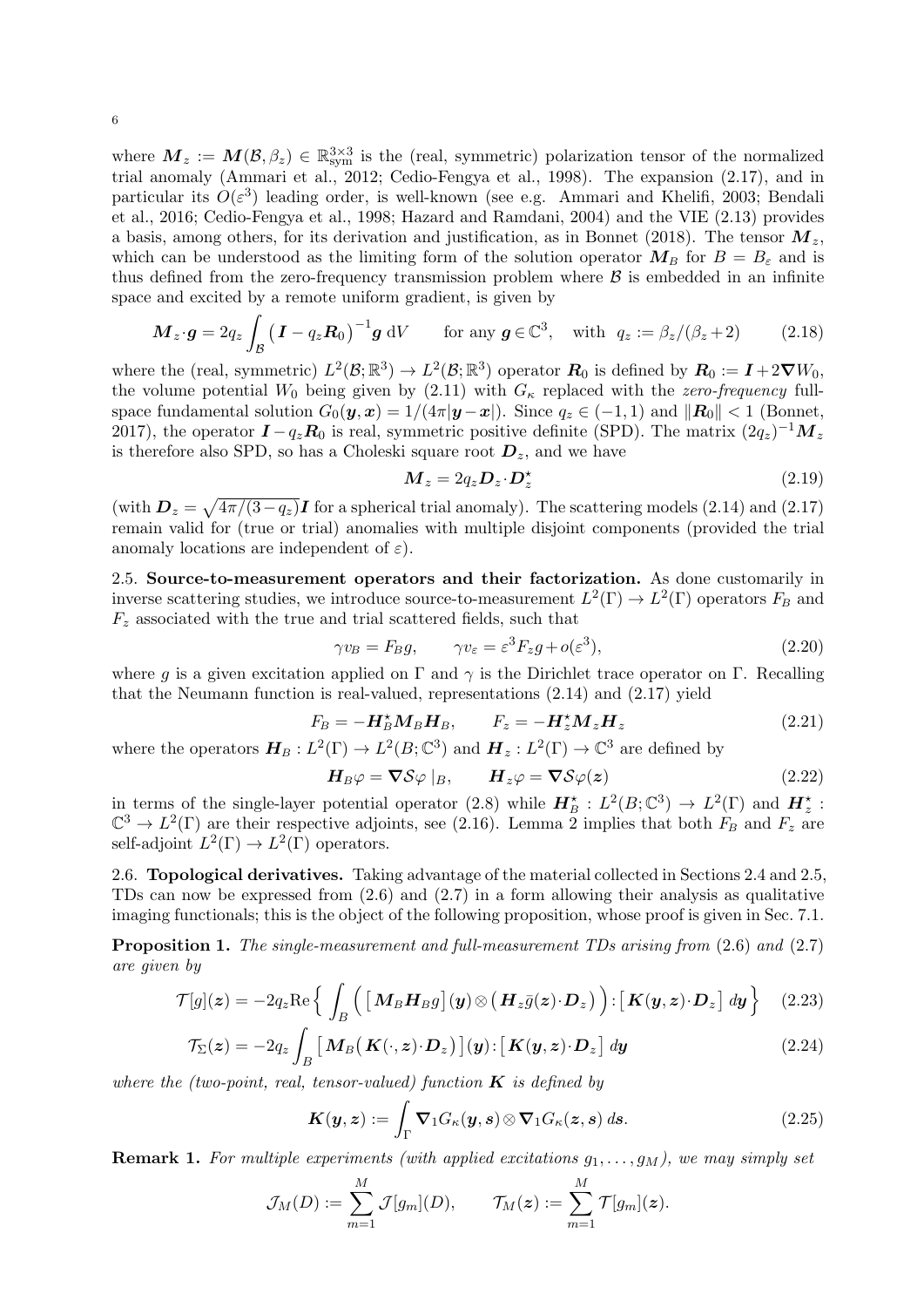An additional single-measurement case of particular interest arises by observing that  $F_B$  is compact (since the nonsingular integral operator  $H_B$  is), and hence has a countable complete orthonormal system with (real) eigenvalues  $-\lambda_{\ell}$  and eigenfunctions  $\psi_{\ell} \in L^2(\Gamma)$ . Hence, setting  $g = \psi_{\ell}$  for some  $\ell$ , so that  $g = -\lambda_{\ell}^{-1}$  $\ell_{\ell}^{-1}F_B g = \lambda_{\ell}^{-1} \boldsymbol{H}_{B}^{\star} \boldsymbol{M}_{B} \boldsymbol{H}_{B} g$ , we have

Proposition 2. The eigenfunction-based TD is given by

$$
\mathcal{T}[\psi_{\ell}](\boldsymbol{z}) = -\frac{2q_z}{\lambda_{\ell}} \Big| \int_B \boldsymbol{D}^{\star}_{\boldsymbol{z}} \cdot \boldsymbol{K}^{\star}(\boldsymbol{y}, \boldsymbol{z}) \cdot \left[ \boldsymbol{M}_B \boldsymbol{H}_B g \right](\boldsymbol{y}) \, d\boldsymbol{y} \Big|^2 \tag{2.26}
$$

with the two-point tensor function  $K$  again defined by (2.25).

*Proof.* The claimed expression results from setting  $H_z g = \lambda_{\ell}^{-1} H_z H_B^* M_B H_B g$  in (7.1) and rearranging terms: we have

$$
\mathcal{T}[\psi_{\ell}](\boldsymbol{z}) = -\frac{1}{\lambda_{\ell}} \text{Re} \left\{ \left( \boldsymbol{M}_{B} \boldsymbol{H}_{B} \boldsymbol{g}, \, \boldsymbol{H}_{B} \boldsymbol{H}_{z}^{\star} \boldsymbol{M}_{z} \boldsymbol{H}_{z} \boldsymbol{H}_{B}^{\star} \boldsymbol{M}_{B} \boldsymbol{H}_{B} \boldsymbol{g} \right)_{B} \right\}
$$
\n
$$
= -\frac{2q_{z}}{\lambda_{\ell}} (\boldsymbol{H}_{z} \boldsymbol{H}_{B}^{\star} \boldsymbol{M}_{B} \boldsymbol{H}_{B} \boldsymbol{g}, \, \boldsymbol{M}_{z} \boldsymbol{H}_{z} \boldsymbol{H}_{B}^{\star} \boldsymbol{M}_{B} \boldsymbol{H}_{B} \boldsymbol{g}),
$$

and (2.26) results from using the factorization (2.19) of  $M_z$  in the above formula and expressing  $H_z H_B^* M_B H_B g$  as an integral over B.

**Remark 2.** Formulas  $(2.23)$ ,  $(2.24)$  and  $(2.26)$  are not suitable for practical TD evaluations (e.g. for processing real experiments) since they involve the (unknown) anomaly to be identified. They are useful for analysis: as we will see next, they allow to establish results regarding properties of the TD functionals such as their sign and spatial behavior. Evaluation formulas suitable for applications, which express the TDs in terms of measurements and other known or assumed characteristics (domain, excitation, background medium, trial anomaly) by way of the background field, an adjoint field and the polarization tensor, are well known.

## 3. Sign and decay properties of the topological derivatives

We now use the expressions given in Propositions 1 and 2 to study the two components of the usual heuristic for TD imaging, namely the sign and spatial decay properties of the TD.

3.1. Sign properties. Those expressions first directly lead to the following theorem regarding the sign properties of the full-measurement and eigenfunction-based TDs:

**Theorem 1.** Let the relative material parameters q and  $q_z$  be as in (2.15) and (2.18).

(i) If the true scatterer  $(B, \beta)$  and wave number  $\kappa$  are such that

$$
||q\mathbf{R}_{\kappa}|| = |q| ||\mathbf{R}_{\kappa}|| < 1,
$$
\n(3.1)

the full-measurement TD satisfies the sign condition

$$
\operatorname{sign}(\mathcal{T}_{\Sigma}(\boldsymbol{z})) = -\operatorname{sign}(qq_{\boldsymbol{z}}).
$$

(ii) Let  $g = \psi_{\ell}$ , where  $\psi_{\ell}$  is an eigenfunction of  $-F_B$  with (real) eigenvalue  $\lambda_{\ell}$ . Then, if  $q\lambda_{\ell} > 0$ , we have

 $sign(\mathcal{T}[\psi_\ell](\boldsymbol{z})) = -sign(qq_{\boldsymbol{z}}).$ 

In particular, any eigenvalue of  $-F_B$  satisfies  $q\lambda_\ell > 0$  if (3.1) is verified.

Proof. (i) In this case, we have

$$
\mathcal{T}_{\Sigma}(\boldsymbol{z})=-2q_z\big(\boldsymbol{M}_B\boldsymbol{h}(\cdot,\boldsymbol{z}),\,\boldsymbol{h}(\cdot,\boldsymbol{z})\big)_B,
$$

having set  $h(y, z) := \left[M_B^{-1}\left(K(\cdot, z) \cdot D_z\right)\right](y)$ . If condition (3.1) is verified,  $M_B$  is self-adjoint sign-definite and has the same sign as  $q$ , which proves the sign property  $(3.1)$ .

(ii) The claimed sign property is clear from the expression (2.26) of  $\mathcal{T}[\psi_{\ell}](z)$ . Moreover, for  $g = \psi_{\ell}$ , we have  $(-F_B g, g)_{\Gamma} = \lambda_{\ell}(g, g)_{\Gamma} = (M_B H_B g, H_B g)_{\Gamma}$ . If condition (3.1) is verified,  $M_B$  is sign-definite (again) and we have  $q\lambda_\ell > 0$  for any eigenfunction  $\psi_\ell$ . .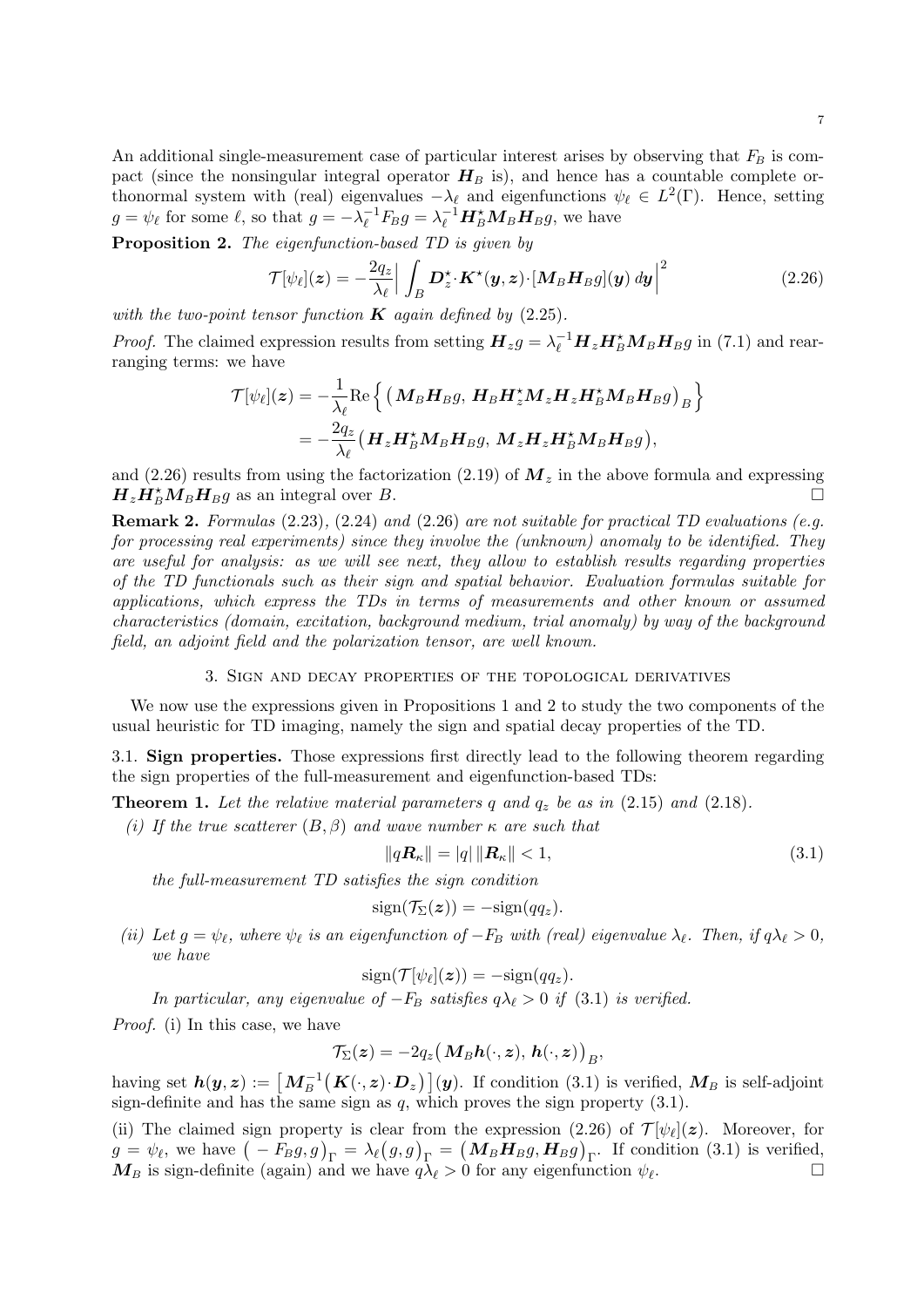Remark 3. Condition (3.1) defines a class of "moderate" anomalies for which the validity of the sign heuristic is guaranteed (the moderate character depending on a combination of the operating frequency and the anomaly size and material contrast). Condition (3.1) ensures (for example) the convergence of iterated Born approximations. With the present notations, the more-restrictive standard Born approximation requires  $||qR_{\kappa}|| \ll 1$ .

Remark 4. Theorem 1 remains valid if B has multiple disjoint components with contrasts of the same sign. The support of the integral operator  $\mathbf{R}_{\kappa}$  is still B, and the moderateness condition (3.1) now also depends on the spatial separation of the anomaly components.

3.2. Decay properties. As discussed by Ammari et al. (2012), Bellis et al. (2013), Bonnet and Cakoni (2019), to be used as a qualitative imaging function for the flaw  $B, z \mapsto \mathcal{T}(z)$  should decay as  $z$  moves away from  $B$  in addition to verifying the sign heuristic property. Here, we consider spatially-finite propagation media. We hence need to understand how  $\mathcal{T}(z)$  decays for z "far" from B and still remaining within a "reasonable" distance from  $\Gamma$ . The scaling hypotheses previously introduced in Bonnet and Cakoni (2019) are again adopted here, as they are well suited for studying the spatial decay properties of  $z \mapsto \mathcal{T}(z)$  under these conditions. Let  $\rho$  be a characteristic radius of Γ, for example such that  $|\Gamma| = 4\pi \rho^2$ . Taking a fixed z outside B, letting  $\eta > 0$  be a small parameter and choosing a constant  $0 < \alpha < 1$ , we assume that

$$
\begin{cases}\n(a) \quad |\mathbf{y}| = O(\operatorname{diam}(B)),\\ \n(b) \quad |\mathbf{y}|/\rho = O(\eta), & \mathbf{y} \in B\\ \n(c) \quad |\mathbf{y} - \mathbf{z}|/\rho = O(\eta^{\alpha}) & \text{and} \quad |\mathbf{y}|/|\mathbf{y} - \mathbf{z}| = O(\eta^{1-\alpha}).\n\end{cases}
$$
\n(3.2)

Loosely speaking, assumptions (3.2) mean that (a) the sought anomaly is located at a distance to the domain center (taken as the coordinate origin) commensurate with its linear size, (b) the anomaly and probing region are small relative to the characteristic radius of Γ, and (c) the sampling point  $z$  stays "far from"  $B$  relative to its size while remaining "close to"  $B$  relative to  $\rho$  (Fig. 1). The following result about the spatial decay of topological derivatives, whose proof is given in Section 7.2, in fact assumes that  $\Gamma$  is a sphere of radius  $\rho$  (whereas the decay results of Sec. 5.2 hold for more general domains).

**Theorem 2.** Let  $\Gamma$  be the sphere of radius  $\rho$ . Let the true anomaly  $(B, \beta)$  and the sampling points z obey the scaling assumptions (3.2) with the dimensionless parameters  $\alpha, \eta$  such that  $0 < \alpha < 1$ and  $0 < \eta \ll 1$ . Then:

$$
\mathcal{T}[g](\mathbf{z}) = O\left(\left[\left(\kappa \text{dist}(\mathbf{z}, B)\right)^{-1} + \left(\kappa \text{dist}(-\mathbf{z}, B)\right)^{-1}\right]\right)
$$

$$
\mathcal{T}_{\Sigma}(\mathbf{z}) = O\left(\left[\left(\kappa \text{dist}(\mathbf{z}, B)\right)^{-1} + \left(\kappa \text{dist}(-\mathbf{z}, B)\right)^{-1}\right]^2\right)
$$

$$
\mathcal{T}[\psi_{\ell}](\mathbf{z}) = O\left(\left[\left(\kappa \text{dist}(\mathbf{z}, B)\right)^{-1} + \left(\kappa \text{dist}(-\mathbf{z}, B)\right)^{-1}\right]^2\right)
$$

3.3. Discussion. The results of Theorems 1 and 2 exhibit many similarities with corresponding results from earlier studies involving either infinite propagation media or anomalies of small diameter. Condition (3.1) of Theorem 1 is identical to that appearing in the corresponding result of Bonnet and Cakoni (2019), except for the fact that  $\mathbf{R}_{\kappa}$  is defined here in terms of the Neumann function (see Remark 2 and Sec. 6.1 therein for additional discussion). The spatial decay rates given in Theorem 1 are, likewise, identical to those found for their respective contexts in previous studies. Observe in particular that the eigenfunction-based single-measurement TD  $\mathcal{T}[\psi_\ell](z)$  decays at the same rate as the full-measurement TD  $z \mapsto \mathcal{T}_{\Sigma}(z)$ . On the other hand, Theorem 2 also indicates that  $z \mapsto T(z)$  decays only when z moves away from both B and  $-B$ . This evidences a potentially significant degradation in spatial identification capability compared to earlier results predicated on far-field data, where the decay is shown to occur as  $\boldsymbol{z}$  moves away from B. Park (2017) also mentions, for TD-based imaging of Dirichlet cracks, the occurrence of ghost-replica artefacts (such as  $-B$ ).

To remedy the unsatisfactory spatial behavior of the TD associated with standard  $L^2$  cost functionals, we propose to apply in the present context the idea introduced by Ammari et al. (2012) whereby measurements are post-processed by application of a suitable integral operator.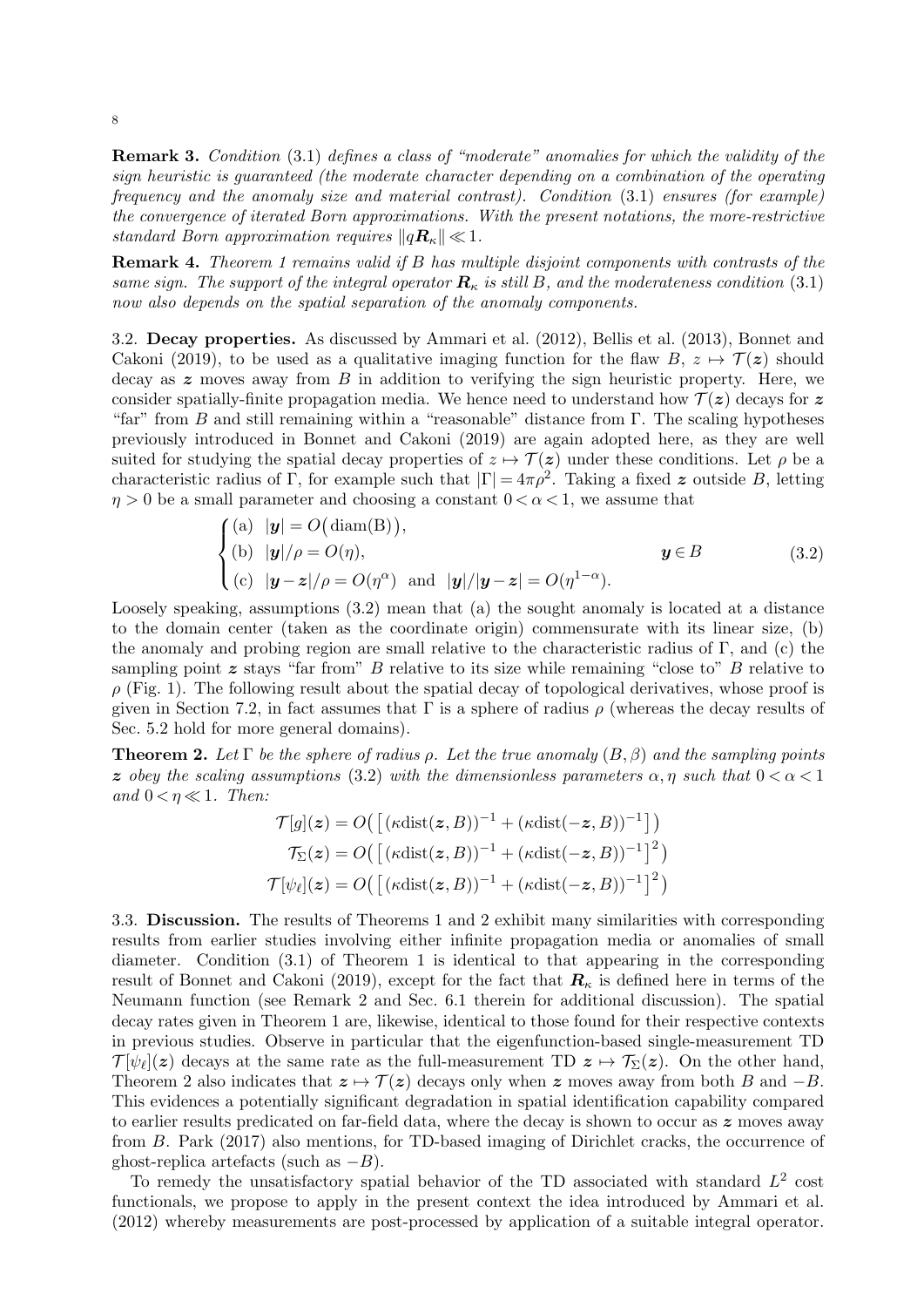

**Figure 1.** Scaling assumptions: the true anomaly  $B$  (red) is much smaller than the probing region (shaded in blue), itself much smaller than the bounded propagation domain. Moreover, the distance of B to the domain center is commensurate to its size.

In addition, we express the background field as an incoming single-layer potential defined in the full space (a variation on an idea used in Bonnet and Cakoni, 2019). This results in a modified objective functional, and a correspondingly modified TD; importantly, thanks for the second treatment, the relevant source-to-measurement operators are still symmetric, allowing to preserve the structure of the analysis expressions of the TDs considered in this work.

The modified objective functionals and TDs are set up next in Section 4. Then, the counterparts of Theorems 1 and 2 are established in Section 5, where the modified TDs are in particular shown to have the expected (and desired) spatial behavior.

## 4. Modified objective functional and topological derivatives

Let  $G_{\kappa}^{\infty}(\mathbf{y}-\mathbf{x})$  be the fundamental solution for the infinite background medium, i.e. the outgoing field created by a time-harmonic unit point source located at  $x \in \mathbb{R}^3$ , given by

$$
G_{\kappa}^{\infty}(\boldsymbol{y}-\boldsymbol{x}):=\frac{1}{4\pi}\frac{e^{\mathrm{i}\kappa|\boldsymbol{y}-\boldsymbol{x}|}}{|\boldsymbol{y}-\boldsymbol{x}|}.
$$

and satisfying  $-(\Delta + \kappa^2)G_{\kappa}^{\infty}(\cdot - x) = \delta(\cdot - x)$  in  $\mathbb{R}^3 \setminus \{x\}$  together with the outgoing Sommerfeld radiation condition at infinity. Let  $\mathcal{S}_{\infty}$  be the single-layer potential for the Helmholtz equation in  $\mathbb{R}^3$ :

$$
\mathcal{S}_\infty \varphi(\boldsymbol{x}) = \int_\Gamma G_\kappa(\boldsymbol{y} - \boldsymbol{x}) \varphi(\boldsymbol{y}) \,\mathrm{d}S(\boldsymbol{y}), \quad \boldsymbol{x} \in \mathbb{R}^3 \, \backslash \, \Gamma,
$$

where  $\varphi \in L^2(\Gamma)$ . Let the integral operator E and its  $L^2(\Gamma)$ -adjoint  $E^*$  be defined by

$$
E\varphi(\boldsymbol{x}) = \frac{1}{2}\varphi(\boldsymbol{x}) + \int_{\Gamma} \partial_{\boldsymbol{n}(\boldsymbol{y})} G_{\kappa}^{\infty}(\boldsymbol{y} - \boldsymbol{x}) \varphi(\boldsymbol{y}) \, dS(\boldsymbol{y}), \qquad \boldsymbol{x} \in \Gamma,
$$
  

$$
E^{\star}\varphi(\boldsymbol{x}) = \frac{1}{2}\varphi(\boldsymbol{x}) + \int_{\Gamma} \partial_{\boldsymbol{n}(\boldsymbol{x})} \overline{G_{\kappa}^{\infty}(\boldsymbol{y} - \boldsymbol{x})} \varphi(\boldsymbol{y}) \, dS(\boldsymbol{y}), \qquad \boldsymbol{x} \in \Gamma.
$$

**Lemma 3.** (i) The fundamental solution  $G_{\kappa}^{\infty}$  and the Neumann function  $G_{\kappa}$  defined by problem (2.9) are related by the identity

$$
[EG_{\kappa}(\cdot,z)](x) = G_{\kappa}^{\infty}(x-z), \quad x \in \Gamma, z \in \Omega.
$$

(ii) The background field  $u = Sg$  is equivalently given in  $\Omega$  by

$$
u(\boldsymbol{x}) = \mathcal{S}g(\boldsymbol{x}) = \overline{\mathcal{S}_{\infty}}g_{\infty}(\boldsymbol{x})
$$

where, for given  $g \in L^2(\Gamma)$ , the density  $g_{\infty} \in L^2(\Gamma)$  solves the integral equation

$$
E^{\star}g_{\infty}(\boldsymbol{x}) = g(\boldsymbol{x}) \qquad \boldsymbol{x} \in \Gamma
$$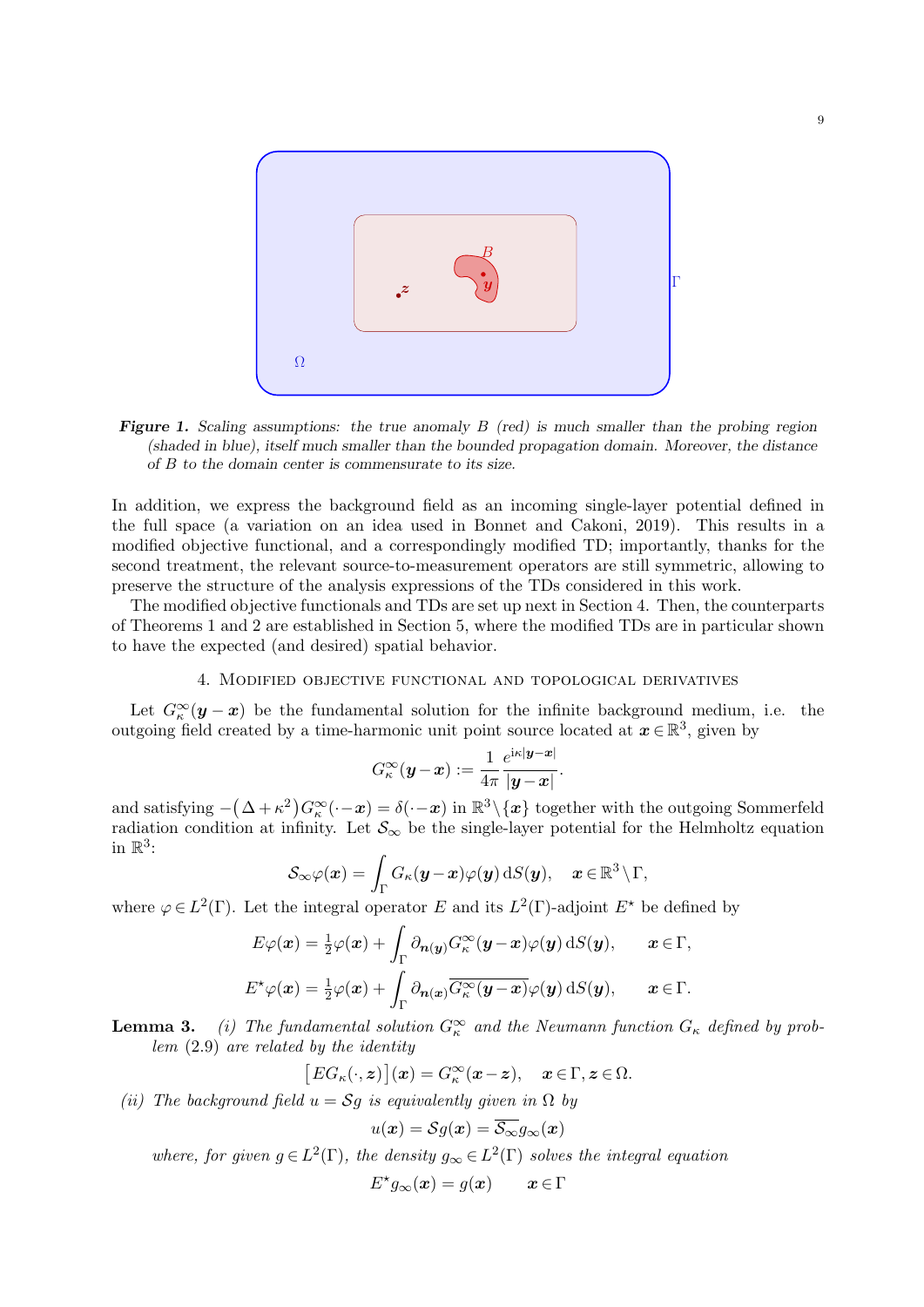(iii) We have  $E\mathbf{H}_{B}^{\star} = \mathbf{H}_{B}^{\infty,*}$  and  $E\mathbf{H}_{z}^{\star} = \mathbf{H}_{z}^{\infty,*}$ , where the operators  $\mathbf{H}_{B}^{\infty}: L^{2}(\Gamma) \to L^{2}(B;\mathbb{C}^{3})$ and  $\mathbf{H}_{z}^{\infty}: L^{2}(\Gamma) \rightarrow \mathbb{C}^{3}$  are defined by

$$
\boldsymbol{H}_{B}^{\infty}\varphi=\overline{\boldsymbol{\nabla}\mathcal{S}_{\infty}}\varphi\mid_{B},\qquad \boldsymbol{H}_{z}^{\infty}\varphi=\overline{\boldsymbol{\nabla}\mathcal{S}_{\infty}}\varphi(\boldsymbol{z}).
$$

Now, recalling that the (error-free) measurement  $\gamma v_B$  is related to the excitation g by  $\gamma v_B = F_B g$ , with the source-to-measurement operator  $F_B$  defined by (2.21a), we use Lemma 3 to evaluate  $Ev_B$  and express g in terms of  $g_{\infty}$ , to obtain

$$
Ev_B[E^{\star}g_{\infty}] = EF_B E^{\star}g_{\infty} = F_B^{\infty}g_{\infty}, \quad F_B^{\infty} := -\mathbf{H}_B^{\infty,\star}\mathbf{M}_B\mathbf{H}_B^{\infty}.
$$
 (4.1)

The same operations performed on  $v_{\varepsilon} = \varepsilon^3 F_z g + o(\varepsilon^3)$  for the trial scattered field, with  $F_z$  defined by  $(2.21b)$ , yield

$$
EF_z[E^{\star}g_{\infty}] = EF_z E^{\star} g_{\infty} = F_z^{\infty} g_{\infty}, \qquad F_z^{\infty} := -\boldsymbol{H}_z^{\infty,\star} \boldsymbol{M}_z \boldsymbol{H}_z^{\infty}.
$$

**Remark 5.** The modified source-to-measurement operators  $F_B^{\infty}$ ,  $F_z^{\infty}$  combine two existing ideas. First, applying E to  $F_B g = -F_B^{\infty} g_{\infty} = H_B^{\star}(M_B H_B g)$  converts the field emitted in  $\Omega$  by the secondary source  $M_B H_{B}$  associated with the scattering by the true anomaly into that emitted in an infinite medium by the same secondary source (and similarly for the asymptotic scattering model  $F_z g$ ); such 'post-processing' of the output was introduced in Ammari et al. (2012). Second, setting  $g = E^* g_\infty$  achieves the conjugation  $S_g = \overline{S_\infty} g_\infty$ ; a similarly-motivated (but not identical) operation applied to the output  $v_B$  was proposed in Bonnet and Cakoni (2019). The latter treatment helps remedy the lack of symmetry of the standard near-field source-to-measurement operator, an issue commonly arising with factorization methods in inverse scattering, see e.g. Audibert (2015), Audibert and Haddar (2017), Kirsch and Grinberg (2008). The resulting modified operators  $F_B^{\infty}$ ,  $F_z^{\infty}$  are compact and self-adjoint, like  $F_B$  and  $F_z$ .

With the foregoing definitions, we introduce the modified form

$$
\mathcal{J}_E[g_\infty](D) := \frac{1}{2} \int_{\Gamma} \left| \left( E v_D [E^* g_\infty] - E v_{\text{obs}} [E^* g_\infty] \right) \right|^2 \mathrm{d} s
$$

of the objective functional  $(2.4)$ , which corresponds to the imaging functional  $(3.1)$  of Ammari et al. (2012) where in addition the excitation g is converted to  $g_{\infty}$  (through  $g = E^{\star} g_{\infty}$ ). Similarly, the modified form of the full-measurement cost functional  $\mathcal{J}_{\Sigma}(D)$  is

$$
\mathcal{J}_{E,\Sigma}(D) := \sum_{m\geq 0} \frac{1}{2} \int_{\Gamma} \left| Ev_D[E^{\star}Y_m] - Ev_{\text{obs}}[E^{\star}Y_m] \right|^2 \, \mathrm{d}S. \tag{4.2}
$$

Upon sampling the medium by means of trial anomalies  $B_{\varepsilon}(z)$  as in Section 2.3, we set  $J_E(\varepsilon) :=$  $\mathcal{J}_E(B_\varepsilon)$  and  $J_{E,\Sigma}(\varepsilon) := \mathcal{J}_{E,\Sigma}(B_\varepsilon)$ . The TD of  $J_E$  at  $\boldsymbol{z}$  is then found again by identification:

$$
J_E(\varepsilon) = -\Re\Big\{\int_{\Gamma} \overline{Ev_{\varepsilon}[g_{\infty}]} \, Ev_B[g_{\infty}] \,dS\Big\} + o\big(\|v_{\varepsilon}\|_{\Gamma}\big) = \varepsilon^3 \mathcal{T}_E[g_{\infty}](\boldsymbol{z}) + o(\varepsilon^3),
$$
  
with 
$$
\mathcal{T}_E[g_{\infty}](\boldsymbol{z}) = -\Re\Big\{\left(F_B^{\infty} g_{\infty}, F_z^{\infty} g_{\infty}\right)_{\Gamma}\Big\},\,
$$

and similarly for  $J_{E,\Sigma}$ . Analysis expressions for the TDs corresponding to the modified singlemeasurement objective functional (4.2) and its full-measurement and eigenfunction-based versions are found as in Section 2.6 with  $F_B, F_z$  replaced with  $F_B^{\infty}$  and  $\overline{F_z^{\infty}}$ , and we have:

Proposition 3. The single-measurement, full-measurement and eigenfunction-based modified TDs are given by

$$
\mathcal{T}_E[g_{\infty}](\mathbf{z}) = -2q_z \text{Re} \Big\{ \int_B \Big( \big[ \mathbf{M}_B \mathbf{H}_B^{\infty} g_{\infty} \big](\mathbf{y}) \otimes \big( \overline{\mathbf{H}_z^{\infty} g}(\mathbf{z}) \cdot \mathbf{D}_z \big) \Big) : \big[ \overline{\mathbf{K}_{\infty}(\mathbf{y}, \mathbf{z})} \cdot \mathbf{D}_z \big] dy \Big\} (4.3)
$$
  

$$
\mathcal{T}_{E,\Sigma}(\mathbf{z}) = -2q_z \int_B \big[ \mathbf{M}_B \big( \mathbf{K}_{\infty}(\cdot, \mathbf{z}) \cdot \mathbf{D}_z \big) \big] (\mathbf{y}) : \big[ \overline{\mathbf{K}_{\infty}(\mathbf{y}, \mathbf{z})} \cdot \mathbf{D}_z \big] dy
$$
  

$$
\mathcal{T}_E[\psi_\ell](\mathbf{z}) = -\frac{2q_z}{\lambda_\ell} \Big| \int_B \mathbf{D}_z^{\star} \cdot \overline{\mathbf{K}_{\infty}^{\star}(\mathbf{y}, \mathbf{z})} \cdot \big[ \mathbf{M}_B \mathbf{H}_B^{\infty} g](\mathbf{y}) dy \Big|^2.
$$

10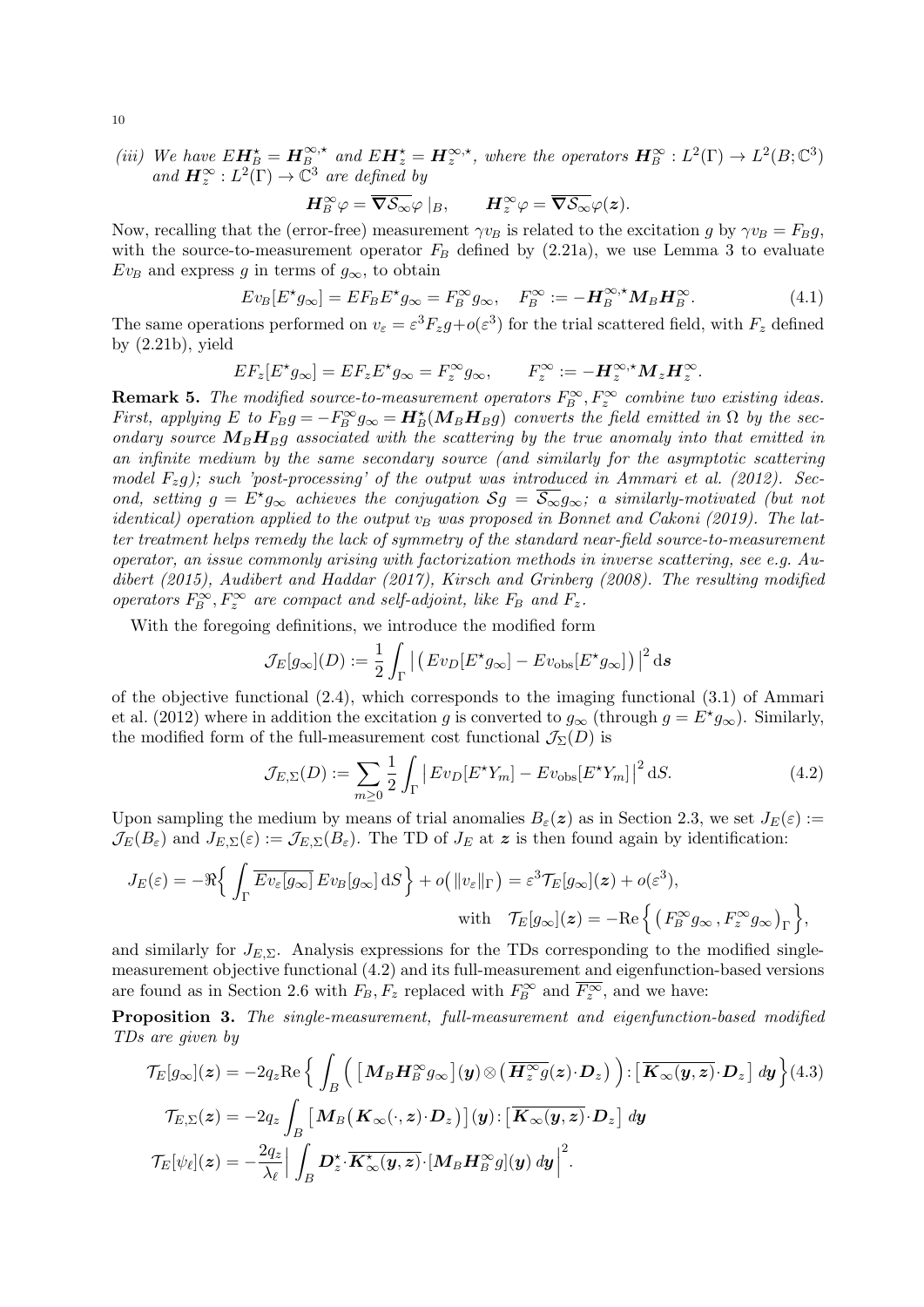where  $\psi_{\ell}$  is an eigenfunction of  $-F_B^{\infty}$  with (real) eigenvalue  $\lambda_{\ell}$  (i.e. verifies  $\psi_{\ell} = \lambda_{\ell}^{-1} \mathbf{H}_{B}^{\infty, \star} \mathbf{M} \mathbf{H}_{B}^{\infty} \psi_{\ell}$ ) and the (two-point, complex, tensor-valued) function  $K_{\infty}$  is defined by

$$
\boldsymbol{K}_{\infty}(\boldsymbol{y},\boldsymbol{z}):=\int_{\Gamma}\boldsymbol{\nabla}G_{\kappa}^{\infty}(\boldsymbol{y},\boldsymbol{s})\otimes\overline{\boldsymbol{\nabla}G_{\kappa}^{\infty}(\boldsymbol{z},\boldsymbol{s})}\,d\boldsymbol{s}.
$$

5. Sign and decay properties of the modified topological derivatives

We now use the expressions of the modified TDs given in Proposition 3 to study their sign and decay properties.

5.1. Sign properties. The expressions given in Proposition 3 make it clear that the arguments underpinning Theorem 1 again apply to the modified TDs, which therefore have the same sign properties as their original counterparts (the comments following Theorem 1 remaining applicable as well):

**Theorem 3.** Let the relative material parameters q and  $q_z$  be again as in (2.15) and (2.18).

(i) If the true scatterer  $(B, \beta)$  and wave number  $\kappa$  verify condition (3.1) of Theorem 1, the full-measurement modified TD satisfies the sign condition

 $sign(\mathcal{T}_{E,\Sigma}(\boldsymbol{z})) = -sign(qq_{\boldsymbol{z}}).$ 

(ii) Let  $g = \psi_{\ell}$ , where  $\psi_{\ell}$  is an eigenfunction of  $-F_B^{\infty}$  with (real) eigenvalue  $\lambda_{\ell}$ . Then, if  $q\lambda_{\ell} > 0$ , we have

 $sign(\mathcal{T}_E[\psi_\ell](\bm{z})) = -sign(qq_{\bm{z}}).$ 

In particular, any eigenvalue of  $-F_B^{\infty}$  satisfies  $q\lambda_{\ell} > 0$  if  $(3.1)$  is verified.

5.2. Decay properties. The decay properties of the modified TDs given in Proposition 3 are now studied. As in Section 3.2 (and by adaptation of the approach of Bonnet and Cakoni, 2019 to the present context), this analysis requires determining the behavior of  $K_{\infty}(y, z)$  as z moves away from  $y$ . For this, we adopt again the scaling hypotheses  $(3.2)$ , and rely on the "far field" approximation of  $K_{\infty}(y, z)$  previously derived in Bonnet and Cakoni (2019), which retains the terms of order  $O(\eta^0)$  and  $O(\eta^{\alpha})$  as  $\eta \to 0$ . This approximation is given in the following lemma, which is a rearranged version of eq. (33) in Bonnet and Cakoni (2019):

**Lemma 4.** Under the geometrical scaling hypotheses (3.2), the tensor function  $K_{\infty}(y, z)$  defined by (2.25) admits the far-field expansion

$$
\mathbf{K}_{\infty}(z, y) = \int_{\Gamma} \left\{ e^{i\kappa c |z - y|} A(s) + e^{i\kappa c |z - y|} \left[ B(s; \hat{z}) + \frac{1}{2} i\kappa |y - z| (1 - c^2) C(s) \right] \frac{|y - z|}{\rho} \right\} ds + o(\eta^{\alpha}) \quad (5.1)
$$

where  $|\mathbf{y} - \mathbf{z}|/\rho = O(\eta^{\alpha})$  (see (3.2)),  $c := \hat{\mathbf{s}} \cdot (\widehat{\mathbf{y} - \mathbf{z}})$  and with

$$
A(\boldsymbol{s}) = \frac{1 + \kappa^2 |\boldsymbol{s}|^2}{16\pi^2 |\boldsymbol{s}|^4} \hat{\boldsymbol{s}} \otimes \hat{\boldsymbol{s}}, \qquad \qquad C(\boldsymbol{s}) = \frac{\rho (1 + \kappa^2 |\boldsymbol{s}|^2)}{16\pi^2 |\boldsymbol{s}|^5} \hat{\boldsymbol{s}} \otimes \hat{\boldsymbol{s}},
$$

$$
B(\boldsymbol{s}; \hat{\boldsymbol{z}}) = -\frac{\rho (1 + \kappa^2 |\boldsymbol{s}|^2)}{16\pi^2 |\boldsymbol{s}|^5} \hat{\boldsymbol{z}} \otimes \hat{\boldsymbol{s}} - \frac{c\rho (3 + \mathrm{i}\kappa |\boldsymbol{s}| + 2\kappa^2 |\boldsymbol{s}|^2)}{16\pi^2 |\boldsymbol{s}|^5} \hat{\boldsymbol{s}} \otimes \hat{\boldsymbol{s}}
$$

The  $O(\eta^0)$  terms are those arising in the usual leading-order far-field expansion of  $\nabla G^{\infty}_{\kappa}$ .

To carry out further the analysis of the behavior of  $K_{\infty}(y, z)$ , we assume the surface  $\Gamma$  to be smooth and star-shaped with respect to the coordinate origin, so that it can be parametrized onto the unit sphere  $\hat{S}$  via a mapping of the form  $s = \rho \sigma(\hat{s})\hat{s}$ , where  $\rho$  is a characteristic radius of  $\Gamma$  and  $\hat{\mathbf{s}} \mapsto \sigma(\hat{\mathbf{s}})$  is a  $C^2(\hat{S})$  fixed (i.e. scale-independent) function. We further set radius of 1 and  $s \mapsto \sigma(s)$  is a  $C^-(s)$  fixed (i.e. scale-independent) function. We further set  $\hat{s} = \hat{s}(\varphi, c) = \sqrt{1 - c^2}(\cos \varphi e_x + \sin \varphi e_y) + ce_z$  with  $c \in [-1, 1], \varphi \in [0, 2\pi]$  and where  $(e_x, e_y, e_z)$ is a Cartesian orthonormal frame such that  $e_z = \widehat{y-z}$ . The surface differential ds then takes the form  $ds = \rho^2 J(\hat{s}) \, \mathrm{d}c \, \mathrm{d}\varphi$ .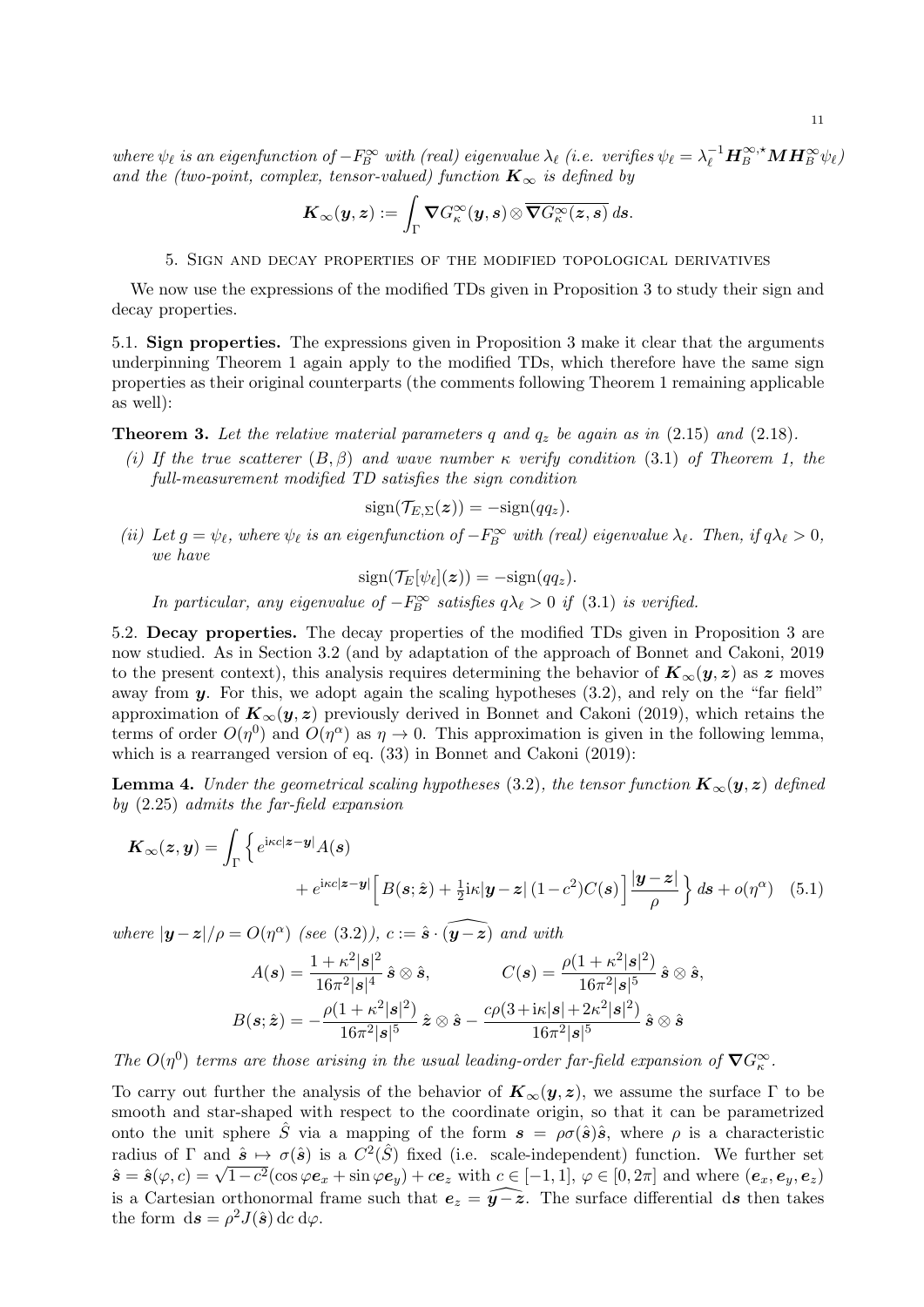We proceed with the evaluation of the approximation (5.1) of  $\mathbf{K}_{\infty}(z, y)$ , whose integrand is a sum of three terms. In the first two terms, the exponential factor is expressed using the Jacobi-Anger expansion

$$
e^{i\kappa c|\mathbf{z}-\mathbf{y}|} = \sum_{n\geq 0} (2n+1) \mathbf{i}^{-n} j_n(\kappa|\mathbf{z}-\mathbf{y}|) P_n(c)
$$
\n(5.2)

(where  $P_n$  is the Legendre polynomial of degree n and  $j_n$  the spherical Bessel function of the first kind and order  $n$ ). In the third term, we instead use the following expansion of the product  $(1-c^2)e^{i\kappa c|z-y|}$  (proved in Sec. 7.4), based on the Jacobi-Anger expansion (5.2) and properties of the Legendre polynomials:

## Lemma 5.

$$
(1-c^2)e^{ikc|\mathbf{z}-\mathbf{y}|} = \sum_{n\geq 0} (2n+1)\mathbf{i}^{-n} \left\{ \frac{n(n-1)}{\kappa^2|\mathbf{z}-\mathbf{y}|^2} j_n(\kappa|\mathbf{z}-\mathbf{y}|) + \frac{2}{\kappa|\mathbf{z}-\mathbf{y}|} j_{n+1}(\kappa|\mathbf{z}-\mathbf{y}|) \right\} P_n(c)
$$

Performing these substitutions in (5.1), expressing the resulting series as a sum of multiples of  $P_n(c)$  and converting all integrals into integrals over the unit sphere by using the mapping  $s = \rho \sigma(\hat{s})\hat{s}$  with  $\hat{s} = \hat{s}(\varphi, c)$ , we arrive at the following result:

**Proposition 4.** The asymptotic approximation (5.1) of  $K_{\infty}(y, z)$  admits the expression

$$
\mathbf{K}_{\infty}(\mathbf{z}, \mathbf{y}) = \sum_{n \geq 0} \rho^{2} (2n+1) \mathbf{i}^{-n} \Big\{ A_{n} j_{n}(\kappa | \mathbf{z} - \mathbf{y}) + \left[ \left( B_{n}(\hat{\mathbf{z}}) + \mathbf{i} \mathbf{C}_{n} \frac{n(n-1)}{2\kappa | \mathbf{z} - \mathbf{y} |} \right) j_{n}(\kappa | \mathbf{z} - \mathbf{y}) + \mathbf{i} \mathbf{C}_{n} j_{n-1}(\kappa | \mathbf{z} - \mathbf{y}) \right] \Big] \frac{|\mathbf{z} - \mathbf{y}|}{\rho} \Big\} + o(\eta^{\alpha})
$$

where

$$
\mathsf{A}_n := \int_{-1}^1 \left\{ \int_0^{2\pi} A(\rho \sigma(\hat{\mathbf{s}}) \hat{\mathbf{s}}) J(c, \varphi) \, d\varphi \right\} P_n(c) \, dc
$$
\n
$$
\mathsf{B}_n(\hat{\mathbf{z}}) := \int_{-1}^1 \left\{ \int_0^{2\pi} B(\rho \sigma(\hat{\mathbf{s}}) \hat{\mathbf{s}}; \hat{\mathbf{z}}) J(c, \varphi) \, d\varphi \right\} P_n(c) \, dc
$$
\n
$$
\mathsf{C}_n := \frac{\mathrm{i}\kappa}{2} \int_{-1}^1 \left\{ \int_0^{2\pi} C(\rho \sigma(\hat{\mathbf{s}}) \hat{\mathbf{s}}) J(c, \varphi) \, d\varphi \right\} (1 - c^2) P_n(c) \, dc
$$

For fixed  $\rho$  satisfying (3.2b), i.e. large enough with respect to the anomaly B, the behavior  $j_n(t) = O(|t|^{-1})$  for  $t \to \infty$  of the spherical Bessel functions implies that  $\mathbf{K}_{\infty}(\mathbf{z}, \mathbf{y}) = O(|\kappa|\mathbf{y} - \mathbf{y}|)$  $|z|$ <sup>-1</sup>) for  $y \in B$  and z far from B while satisfying (3.2c). Since the solution operator  $M_B$  is bounded, applying Proposition 4 together with the Cauchy-Schwarz inequality to the modified TDs of Proposition 3 readily yields the following spatial decay properties:

**Theorem 4.** Let  $\Gamma$  satisfy the assumptions given after Lemma 4. Let the true anomaly  $(B, \beta)$ and the sampling points  $z$  obey the scaling assumptions (3.2) with the dimensionless parameters  $\alpha$ ,  $\eta$  such that  $0 < \alpha < 1$  and  $0 < \eta \ll 1$ . Then:

$$
\mathcal{T}_E[g_\infty](\boldsymbol{z}) = O\big((\kappa \text{dist}(\boldsymbol{z}, B))^{-1}\big)
$$

$$
\mathcal{T}_{E,\Sigma}(\boldsymbol{z}) = O\big((\kappa \text{dist}(\boldsymbol{z}, B))^{-2}\big)
$$

$$
\mathcal{T}_E[\psi_\ell](\boldsymbol{z}) = O\big((\kappa \text{dist}(\boldsymbol{z}, B))^{-2}\big)
$$

**Remark 6.** The decay properties of Theorem 4 do not depend on the choice of  $\alpha \in (0,1)$  in the scaling assumption (3.2c), which quantifies the fact that  $\rho$  is much larger than the sampling region. The term of (5.1) which could possibly have affected the  $\alpha$ -independent decay of  $\mathbf{K}_{\infty}(\mathbf{z}, \mathbf{y})$ is that in  $C(s)$  due to the factor  $|y - z|$ . Lemma 5 shows that the latter factor disappears, and for that reason plays an important role in obtaining the final spatial decay result.

**Remark 7.** The decay result of Theorem 4 does not suffer from ghost-replica pollution; this alone significantly improves the corresponding result of Theorem 2 for the non-modified TD.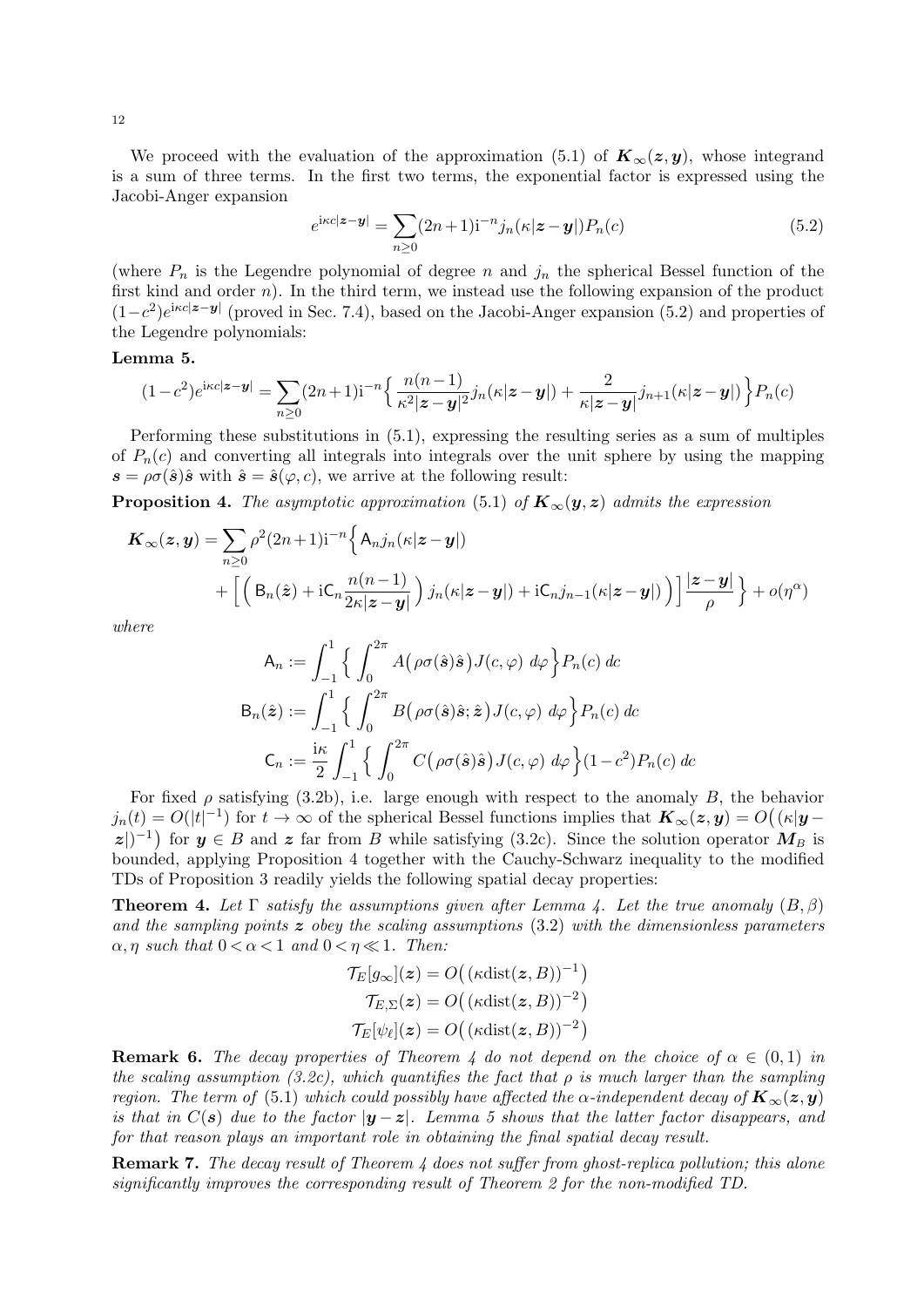### 6. Discussion, additional situations

6.1. Discussion. The rates of spatial decay in the present setting (bounded propagation medium, separation of scales according to (3.2)) are the same as those previously found for unbounded media and either refraction-index anomalies and far-field measurements (Bellis et al., 2013) or mass-density anomalies and measurements at finite distance (Bonnet and Cakoni, 2019). Likewise, conditions ensuring the validity of the sign heuristic are of the same nature there and here. The analysis formulas (2.23) and (4.3) do not readily allow to assess the sign of the single-measurement TDs for arbitrarily chosen excitations.

As in Bellis et al. (2013) for the far-field case, the eigenfunction-based (standard or modified) TDs  $\mathcal{T}[\psi_\ell]$  and  $\mathcal{T}_E[\psi_\ell]$  have a spatial decay that is sharper than that of the single-measurement TDs  $\mathcal{T}[q], \mathcal{T}_E[q]$ , and identical in rate to that of the full-measurement TDs  $\mathcal{T}_{\Sigma}$  and  $\mathcal{T}_{E,\Sigma}$ . This property is reminiscent of the focusing ability of time-reversal methods (Burkard et al., 2013; Hazard and Ramdani, 2004; Prada and Fink, 1994), which also exploit eigenfunctions of the source-to-measurement operator. Moreover, the eigenfunction-based TDs have the correct sign (relative to the imaging heuristic) provided the sign of the eigenvalue  $\lambda_{\ell}$  is suitable, a condition less restrictive than the operator-norm bound (3.1). Note however that using eigenfunction-based excitations is attractive (for the above reasons) but not mandatory.

6.2. Anisotropic anomaly. We discuss briefly the case where the sought anomaly has an anisotropic relative contrast characterized by a real symmetric matrix  $\beta \in \mathbb{R}^{3\times 3}_{sym}$  ( $\beta$  may be indefinite, with eigenvalues greater than -1). The wave  $u_B$  then satisfies div  $(\beta \cdot \nabla u_B) + \kappa^2 u_B = 0$ inside B and  $\partial_n u_B|_{+} = \mathbf{n} \cdot \mathbf{\beta} \cdot \nabla u_B|_{-}$  across  $\partial B$ , while the governing VIE (2.13) becomes

$$
(\boldsymbol{I} - \boldsymbol{\beta} \cdot \boldsymbol{\nabla} W_{\kappa}) \boldsymbol{h}(\boldsymbol{x}) = \boldsymbol{\beta} \cdot \boldsymbol{\nabla} u[g](\boldsymbol{x}) \qquad \boldsymbol{x} \in B.
$$

Letting  $q := (\beta + 2I)^{-1} \cdot \beta$  be the anisotropic counterpart of the modified material parameter q introduced in (2.15), it is easy to show that the solution operator  $M_B$  is given in the anisotropic case by  $\boldsymbol{M}_B = 2(\boldsymbol{I} - \boldsymbol{q} \cdot \boldsymbol{R}_{\kappa})^{-1} \cdot \boldsymbol{q}$ .

If  $\beta$  (and hence q) is sign-definite, there exists a real matrix  $d \in \mathbb{R}^{3 \times 3}$  such that  $q = \sigma d^{\mathrm{T}} \cdot d$ , where  $\sigma = \pm 1$  according to the sign of q. In this case,  $M_B$  can be recast in symmetric form as

$$
\boldsymbol{M}_{B}=2\boldsymbol{d}^{\mathrm{T}}\!\cdot\!\big(\boldsymbol{I}-\boldsymbol{d}\!\cdot\!\boldsymbol{R}_{\kappa}\!\cdot\!\boldsymbol{d}^{\mathrm{T}}\big)^{-1}\!\cdot\!\boldsymbol{d}.
$$

Consequently, analysis expressions of  $\mathcal{T}_{\Sigma}$ ,  $\mathcal{T}_{E,\Sigma}$ ,  $\mathcal{T}[\psi_{\ell}]$  and  $\mathcal{T}_{E}[\psi_{\ell}]$  have the same structure as their isotropic counterparts of Propositions 1, 2 and 3, and the sign heuristic results of Theorems 1 and 3 remain valid with  $qq_z$  replaced with  $\sigma q_z$  and the condition (3.1) recast as  $\|\mathbf{d} \cdot \mathbf{R}_{\kappa} \cdot \mathbf{d}^{\mathrm{T}}\| < 1$ . Moreover, the decay properties given in Theorems 2 and 4 for the isotropic case remain valid. A similar analysis was made in Bonnet and Cakoni (2019) for sources and receivers embedded in an unbounded propagation medium, with similar results.

6.3. Refraction-index anomaly. Here we consider the alternative, simpler case where anomalies are characterized by a refraction-index contrast  $\eta$ , so that the total field  $u_B$  propagates according to

$$
-(\Delta + \kappa^2)u = 0 \text{ in } \Omega \setminus \overline{B}, \qquad -(\Delta + (\eta + 1)\kappa^2)u = 0 \text{ in } B,
$$
  

$$
u|_{+} = u|_{-}, \quad \partial_n u|_{+} = \partial_n u|_{-} \quad \text{on } \partial B
$$

The above problem can be recast as the Lippmann-Schwinger VIE governing the scalar density  $h := \eta u_B \in H^1(B)$ :

$$
(I - \kappa^2 \eta V_\kappa) h(\boldsymbol{x}) = \eta u[g](\boldsymbol{x}) \qquad \boldsymbol{x} \in B,
$$
\n(6.1)

where  $V_{\kappa}$  is the weakly-singular volume potential operator defined by

$$
V_{\kappa}h(\boldsymbol{x})=\int_B G_{\kappa}(\boldsymbol{y},\boldsymbol{x})h(\boldsymbol{y})\,\mathrm{d}\boldsymbol{y}.
$$

The medium is then sampled with trial refraction-index anomalies  $B_{\varepsilon}$  with specified contrast  $\eta_z$ . The (symmetric) source-to-measurement operators  $F_B$  and  $F_z$  such that  $\gamma v_B = F_B g$  and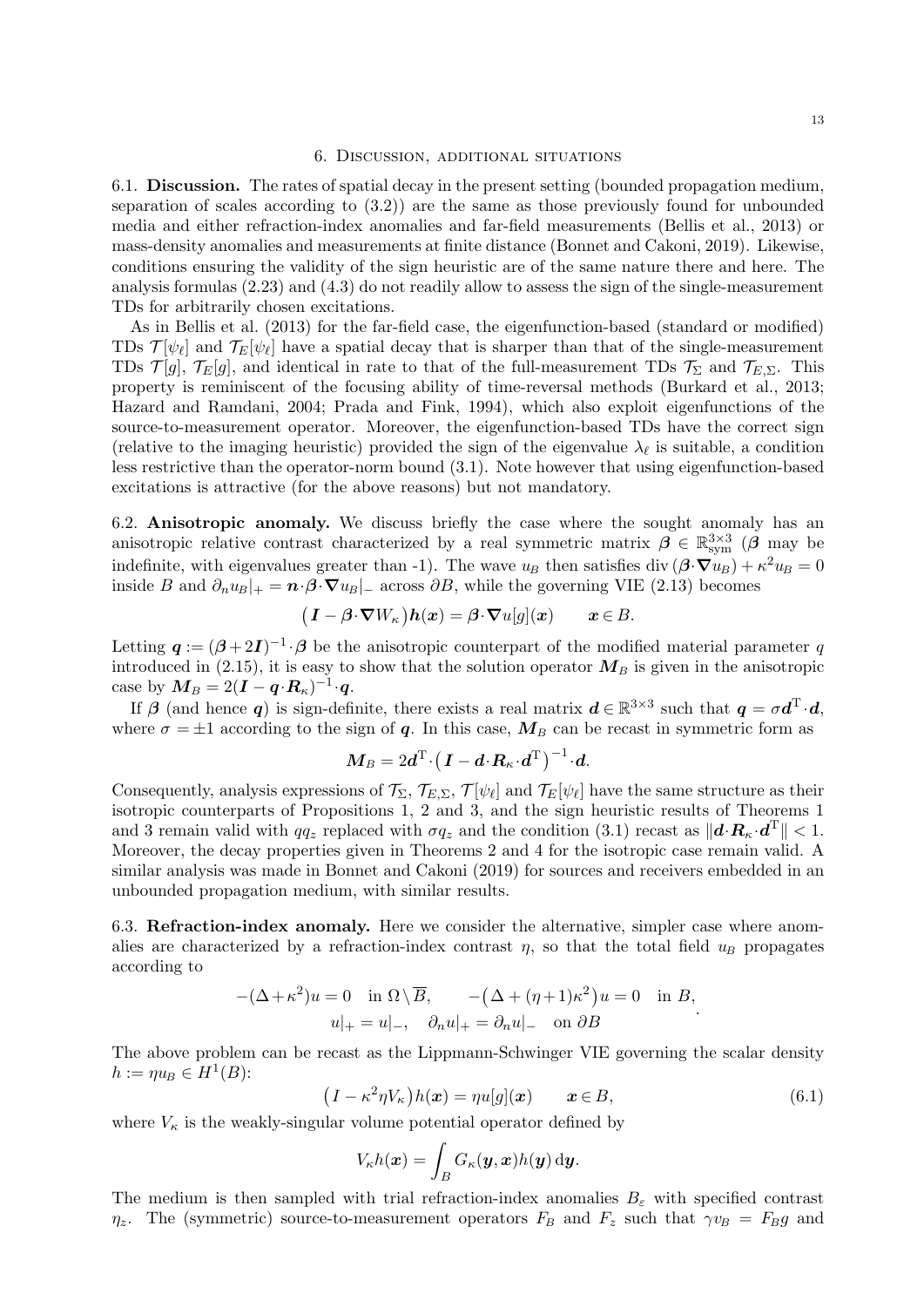$\gamma v_{\varepsilon} = \varepsilon^3 [F_z g + o(1)]$  are then readily found to be given by

$$
F_B = H_B^{\star} M_B H_B, \quad F_z = \eta_z |\mathcal{B}| H_z^{\star} H_z
$$

where the operators  $H_B: L^2(\Gamma) \to H^1(B)$  and  $H_z: L^2(\Gamma) \to \mathbb{C}$  are defined by  $H_B\varphi = \mathcal{S}\varphi |_B$ and  $H_z\varphi = \mathcal{S}\varphi(z)$  in terms of the single-layer potential operator (2.8), and the solution operator  $M_B$  is given by  $M_B = (I - \kappa^2 \eta V_\kappa)^{-1} \kappa^2 \eta$  (i.e. achieves  $\kappa^2 h = M_B(\eta u)$  with h solving (6.1)). The asymptotic solution operator  $M_z$  is here simply the scalar multiplication by  $\eta_z|\mathcal{B}|$ . Then, processing the sources and measurements as in Section 4, we again set the modified source-tomeasurement operators  $F_B^{\infty} := H_B^{\infty, \star} M_B H_B^{\infty}$  and  $F_z := \eta_z |\mathcal{B}| H_z^{\infty, \star} H_z^{\infty}$  with  $H_B^{\infty} \varphi = \mathcal{S}_{\infty} \varphi|_B$  and  $H_z^{\infty} \varphi = \mathcal{S}_{\infty} \varphi(z)$ . The TDs arising from (2.6) and (2.7) are as a result found to be given by

$$
\mathcal{T}[g](\boldsymbol{z}) = -2\eta_{z}|\mathcal{B}|\text{Re}\left\{H_{z}\bar{g}(\boldsymbol{z})\int_{B}\left[M_{B}H_{B}g\right](\boldsymbol{y})L(\boldsymbol{y},\boldsymbol{z})\,\mathrm{d}\boldsymbol{y}\right\}
$$

$$
\mathcal{T}_{\Sigma}(\boldsymbol{z}) = -2\eta_{z}|\mathcal{B}|\int_{B}\left[M_{B}L(\cdot,\boldsymbol{z})\right](\boldsymbol{y})L(\boldsymbol{y},\boldsymbol{z})\,\mathrm{d}\boldsymbol{y}
$$

$$
\mathcal{T}[\psi_{\ell}](\boldsymbol{z}) = -\frac{2\eta_{z}|\mathcal{B}|}{\lambda_{\ell}}\Big|\int_{B}L(\boldsymbol{y},\boldsymbol{z})\left[M_{B}H_{B}g\right](\boldsymbol{y})\,\mathrm{d}\boldsymbol{y}\Big|^{2}.
$$

where  $\psi_{\ell}$  is an eigenfunction of  $F_B$  with eigenvalue  $\lambda_{\ell}$  and the scalar real function L is defined by

$$
L(\mathbf{y}, \mathbf{z}) := \int_{\Gamma} G_{\kappa}(\mathbf{s}, \mathbf{y}) \, G_{\kappa}(\mathbf{s}, \mathbf{z}) \, \mathrm{d}\mathbf{s}, \tag{6.2}
$$

while the corresponding modified TDs are given by

$$
\mathcal{T}_E[g_{\infty}](\boldsymbol{z}) = -2\eta_{\boldsymbol{z}}|\mathcal{B}|\text{Re}\left\{H_z^{\infty}\bar{g}(\boldsymbol{z})\int_B\left[M_B H_B^{\infty}g\right](\boldsymbol{y})L_{\infty}(\boldsymbol{y},\boldsymbol{z})\,\mathrm{d}\boldsymbol{y}\right\}
$$

$$
\mathcal{T}_{E,\Sigma}(\boldsymbol{z}) = -2\eta_{\boldsymbol{z}}|\mathcal{B}|\int_B\left[M_B L_{\infty}(\cdot,\boldsymbol{z})\right](\boldsymbol{y})L_{\infty}(\boldsymbol{y},\boldsymbol{z})\,\mathrm{d}\boldsymbol{y}
$$

$$
\mathcal{T}_E[\psi_{\ell}](\boldsymbol{z}) = -\frac{2\eta_{\boldsymbol{z}}|\mathcal{B}|}{\lambda_{\ell}}\left|\int_B L_{\infty}(\boldsymbol{y},\boldsymbol{z})\left[M_B H_B^{\infty}g\right](\boldsymbol{y})\,\mathrm{d}\boldsymbol{y}\right|^2.
$$

where  $\psi_{\ell}$  is an eigenfunction of  $F_B^{\infty}$  with eigenvalue  $\lambda_{\ell}$  and the scalar complex function  $L_{\infty}$  is defined by

$$
L_\infty({\boldsymbol{y}},{\boldsymbol{z}}) := \int_\Gamma G^\infty_\kappa({\boldsymbol{s}},{\boldsymbol{y}}) \, \overline{G^\infty_\kappa({\boldsymbol{s}},{\boldsymbol{z}})} \, \mathrm{d}{\boldsymbol{s}}
$$

From here on, sign properties analogous to those of Theorems 1 and 3 are obtained, with  $qq_z$ replaced with  $\eta_{2}$  and the condition (3.1) recast as  $\|\kappa^2\eta V_{\kappa}\| < 1$ , while the behavior of  $L(\mathbf{y}, \mathbf{z})$ and  $L_{\infty}(\mathbf{y}, \mathbf{z})$  produce again the decay properties of Theorems 2 and 4. In particular, the spatial behavior of the standard TDs is as before found to be degraded by "echoes" of the true anomaly.

6.4. Inhomogeneous anomaly. Consider the case where the anomaly is characterized by a spatially-varying relative mass density contrast  $\beta \in L^{\infty}(B)$  such that  $\beta \geq \beta_0$  in B for some  $\beta_0 > -1$ . The contrast is moreover assumed to be sign-definite, i.e.  $\beta = \sigma |\beta|$ , where the contrast sign  $\sigma = \pm 1$  is constant in B, and we then also have  $q = \sigma |q|$ . The symmetric factorizations (2.21) and (4.1) of the source-to-measurement operators  $F_B$  and  $F_B^{\infty}$  are still available by recasting the solution operator  $M_B$  as

$$
M_B = \sigma \sqrt{2|q|} \left( \mathbf{I} - \sigma \sqrt{|q|} \mathbf{R}_{\kappa} \sqrt{|q|} \right)^{-1} \sqrt{2|q|}.
$$

Theorems 1 and 3 on sign properties remain valid with  $sign(qq_z)$  replaced with  $sign(\sigma q_z)$  and condition (3.1) with  $\sup_{x \in B} |q(x)| ||R_{\kappa}|| < 1$ . Moreover, theorems 2 and 4 on decay properties still hold.

14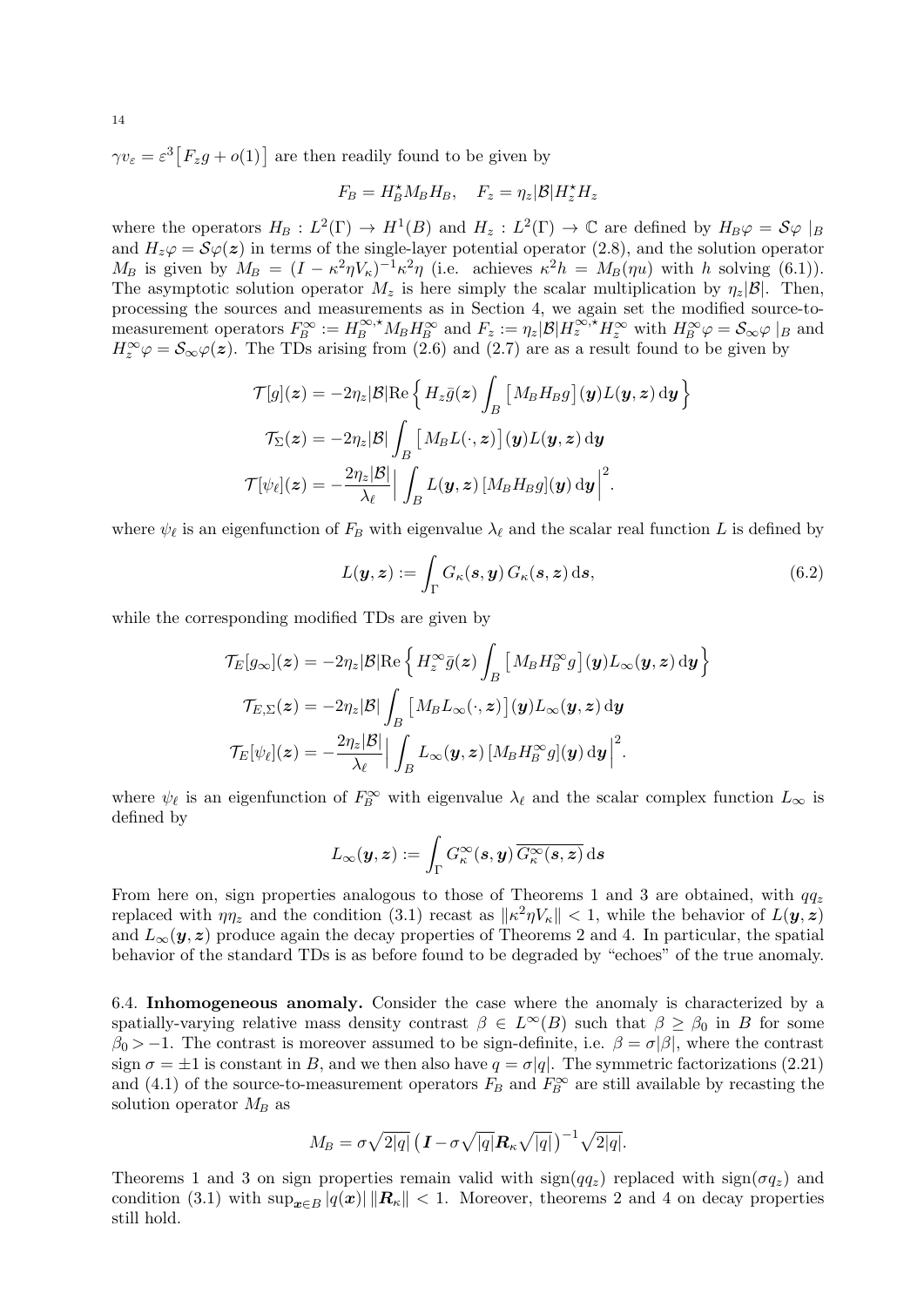6.5. Non-penetrable anomaly. The main focus of this work was on penetrable anomalies, for which case we took advantage of useful properties of the VIE formulation of relevant scattering problems. Other situations could be considered as well, for example involving non-penetrable anomaly models with Dirichlet, Robin or Neumann boundary conditions (rather than transmission conditions as here). The concept of TD is in particular well-established for these models, see e.g. Pommier and Samet (2004) (Dirichlet), Le Louër and Rapún (2019) (Robin) or Guzina and Bonnet (2006) (Neumann); moreover the acoustic Neumann problem is the limiting form of the transmission problem (2.2) as  $\beta \rightarrow -1$ .

The asymptotic models corresponding to (2.17) for these cases have  $O(\varepsilon)$ ,  $O(\varepsilon^2)$  and  $O(\varepsilon^3)$ for three-dimensional situations, a consideration that does not in itself play a major role in the justification of TD imaging. On the other hand, structure properties of TD functionals are established in a large part by exploiting (i) factorized forms such as (2.21) of the true and trial scattering models, (ii) properties of the solution operator  $M_B$  (such as taking the form of a perturbation of the identity with some information about the operator norm of the perturbation, or alternatively involving integral operators with known sign properties) and (iii) the known properties of the usual special functions featured in fundamental solutions. We expect that at least some of the foregoing non-penetrable models are amenable to similar formats, with corresponding studies planned for the near future.

## 7. Proofs

7.1. **Proof of Proposition 1.** First, inserting expressions (2.20) in (2.6) and expanding  $F_B, F_z$ by means of (2.21), the single-measurement TD is obtained as

$$
\mathcal{T}[g](z) = -\mathrm{Re}\left\{ \left( F_B g, F_z g \right)_{\Gamma} \right\}
$$
  
= 
$$
-\mathrm{Re}\left\{ \left( \mathbf{M}_B \mathbf{H}_B g, \mathbf{H}_B \mathbf{H}_z^* \mathbf{M}_z \mathbf{H}_z g \right)_{B} \right\}.
$$
 (7.1)

We then observe that, from definitions (2.22), we have

$$
\boldsymbol{H}_B\boldsymbol{H}_z^{\star}\boldsymbol{f}=\boldsymbol{K}(\boldsymbol{y},\boldsymbol{z}){\cdot}\boldsymbol{f}
$$

for any  $f \in \mathbb{C}^3$ , with  $K(y, z)$  given by (2.25). Using this identity and the factorization (2.19) of  $M_z$  in (7.1) and rearranging terms by means of tensor algebra yields (2.23).

For the full-measurement TD, we have

$$
\mathcal{T}_{\Sigma}(\boldsymbol{z})=-\mathrm{Re}\Big\{\int_{B}\Big(\sum_{m\geq 0}\big[\boldsymbol{M}_{B}\boldsymbol{H}_{B}Y_{m}\big](\boldsymbol{y})\otimes\big(\boldsymbol{H}_{B}\overline{Y}_{m}(\boldsymbol{z})\cdot\boldsymbol{D}_{z}\big)\Big)\!:\!\big[\boldsymbol{K}(\boldsymbol{y},\boldsymbol{z})\!\cdot\!\boldsymbol{D}_{z}\big]\,\mathrm{d}\boldsymbol{y}\Big\}
$$

by summing appropriate expressions of the form  $(2.23)$  with  $g = Y_m$   $(Y_m$  being an element of the generic orthonormal Hilbert basis of  $L^2(\Gamma)$  introduced in Sec. 2.2). Besides, noting that  $\boldsymbol{H}_{B}Y_{m}(\boldsymbol{y})=\int_{\Gamma}\boldsymbol{\nabla}_{1}G_{\kappa}(\boldsymbol{y},\boldsymbol{s})Y_{m}(\boldsymbol{s})\,\mathrm{d}\boldsymbol{s}=\big(\boldsymbol{\nabla}_{1}G_{\kappa}(\boldsymbol{y},\cdot),\,Y_{m}\big)_{\Gamma}\text{ and }\boldsymbol{H}_{B}\overline{Y}_{m}(\boldsymbol{z})=\big(\boldsymbol{\nabla}_{1}G_{\kappa}(\boldsymbol{z},\cdot),\,Y_{m}\big)_{\Gamma},$ we deduce (using the orthonormality of the  $Y_m$ )

$$
\mathbf{K}(\mathbf{y},\mathbf{z}) = \int_{\Gamma} \Big[ \sum_{m\geq 0} \big( \mathbf{\nabla}_{1} G_{\kappa}(\mathbf{y},\cdot), \overline{Y}_{m} \big)_{\Gamma} \overline{Y}_{m}(\mathbf{s}) \Big] \otimes \Big[ \sum_{n\geq 0} \big( \mathbf{\nabla}_{1} G_{\kappa}(\mathbf{z},\cdot), Y_{n} \big)_{\Gamma} Y_{n}(\mathbf{s}) \Big] d\mathbf{s}
$$
  
\n
$$
= \sum_{m\geq 0} \overline{\big( \mathbf{\nabla}_{1} G_{\kappa}(\mathbf{y},\cdot), Y_{m} \big)_{\Gamma}} \otimes \big( \mathbf{\nabla}_{1} G_{\kappa}(\mathbf{z},\cdot), Y_{m} \big)_{\Gamma}
$$
  
\n
$$
= \sum_{m\geq 0} \mathbf{H}_{B} Y_{m}(\mathbf{y}) \otimes \mathbf{H}_{B} \overline{Y}_{m}(\mathbf{z}).
$$

This allows to recast  $\mathcal{T}_{\Sigma}(z)$  in the sought concise and structure-revealing form (2.24).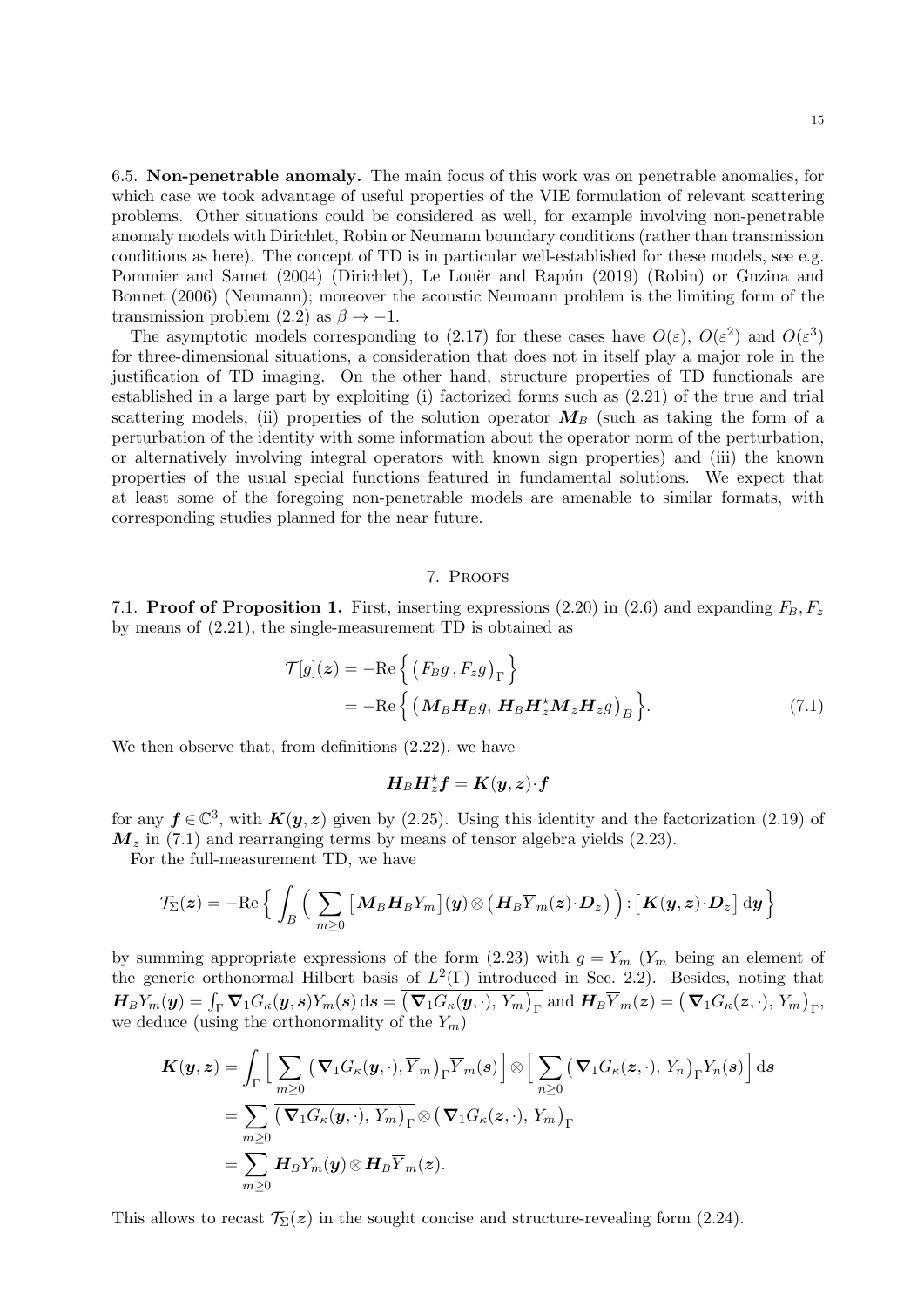7.2. Proof of Theorem 2. All three estimates claimed in the theorem are found by studying the behavior of  $K(y, z)$  under the scaling assumptions (3.2). We first observe that

$$
\boldsymbol{K}(\boldsymbol{y},\boldsymbol{z})=\boldsymbol{\nabla}_{1}\boldsymbol{\nabla}_{2}L(\boldsymbol{y},\boldsymbol{z})
$$

(the function  $L$  being defined by  $(6.2)$ ), then take advantage of the fact that the Neumann function  $G_{\kappa}$  is known analytically when  $\Gamma$  is a sphere, by means of classical separation of variable methods:

$$
G_{\kappa}(\mathbf{s},\mathbf{z})=\kappa\sum_{n\geq 0}\sum_{|m|\leq n}\overline{Y_{n}^{m}(\hat{\mathbf{z}})}Y_{n}^{m}(\hat{\mathbf{s}})j_{n}(\kappa|\mathbf{z}|)\Big(\frac{y_{n}'(\kappa\rho)}{j_{n}'(\kappa\rho)}j_{n}(\kappa|\mathbf{s}|)-y_{n}(\kappa|\mathbf{s}|)\Big),
$$

where  $j_n$  and  $y_n$  are the spherical Bessel functions of the first and second kinds, respectively. Then, since the spherical harmonics  $Y_n^m$  are  $L^2(\Gamma)$ -orthonormal functions, we have

$$
L(\mathbf{y}, \mathbf{z}) = \frac{1}{(\kappa \rho)^2} \sum_{n \ge 0} \sum_{|m| \le n} Y_n^m(\hat{\mathbf{y}}) \overline{Y_n^m(\hat{\mathbf{z}})} \frac{j_n(\kappa|\mathbf{y}|)}{j_n'(\kappa \rho)} \frac{j_n(\kappa|\mathbf{z}|)}{j_n'(\kappa \rho)} \tag{7.2}
$$

For reasons given at the end of this proof, the general term of the above series decays rapidly (more than exponentially fast in *n*) for *n* larger than  $n_1 = O(\frac{1}{2})$  $\frac{1}{2}e\kappa \text{diam}(B)$ , the arguments being kept fixed, so that only the terms for  $n \leq n_1$  are in practice relevant. For such values of n and in view of the scaling assumptions (3.2), we have  $\kappa \rho \gg n$  so that  $j'_n(\kappa \rho)$  can be approximated using the well-known large-argument asymptotics of the spherical Bessel functions (available e.g. in (Olver et al., 2010, Sec. 10.52(ii))):

$$
\frac{1}{(t j_n'(t))^{2}} = q_n(t) + O(\frac{1}{t}), \qquad q_n(t) := \frac{1}{\sin^{2}\left(t - \frac{1}{2}(n+1)\pi\right)},\tag{7.3}
$$

where in fact we have

$$
q_{2n}(t) = q_0(t) = \frac{1}{\sin^2\left(t - \frac{\pi}{2}\right)}, \qquad q_{2n+1}(t) = q_1(t) = \frac{1}{\cos^2\left(t - \frac{\pi}{2}\right)}
$$

Using this in (7.2) with  $t = \kappa |\mathbf{y} - \mathbf{z}|$ , and setting  $q_0 = r_0 + r_1$  and  $q_1 = r_0 - r_1$ , in  $L(\mathbf{y}, \mathbf{z})$  we obtain

$$
L(\mathbf{y}, \mathbf{z}) = \sum_{n \ge 0} \sum_{|m| \le n} \left[ r_0(\kappa \rho) + (-1)^n r_1(\kappa \rho) \right] \overline{Y_n^m(\hat{\mathbf{z}})} Y_n^m(\hat{\mathbf{y}}) j_n(\kappa |\mathbf{z}|) j_n(\kappa |\mathbf{y}|) + O(\frac{1}{\kappa \rho})
$$
  
=  $r_0(\kappa \rho) j_0(\kappa |\mathbf{z} - \mathbf{y}|) + r_1(\kappa \rho) j_0(\kappa |\mathbf{z} + \mathbf{y}|) + O(\frac{1}{\kappa \rho})$  (7.4)

In view of (7.4), the same method of proof can be applied, with suitable alterations, to  $K(y, z)$  as the spherical Bessel functions and their derivatives obey similar large-argument and large-order asymptotics.

We finish with a qualitative explanation of why using (7.3) is valid. The spherical Bessel functions in (7.2) involve three arguments, which are such that  $\kappa |y| \ll \kappa |z| \ll \kappa \rho$  under the scaling assumptions (3.2). Accordingly, with  $n_1$  as above and setting  $n_2 = O(\kappa |z|) = O(\eta^{\alpha-1} n_1)$ and  $n_3 = O(\kappa \rho) = O(\eta^{-1} n_1)$  (so that in particular we have  $n_1 \ll n_2 \ll n_3$ ), the general term in the series (7.2) can be shown to decay (i) like  $\left(\frac{e\kappa \text{diam}(B)}{2n}\right)^n$  for  $n \geq n_1$ , (ii) like  $\left(e^{2}\kappa^{2}|z|\text{diam}(B)/4n^{2}\right)^{n}$  for  $n \geq n_{2}$ , and (iii) like  $\left(\sqrt{|z|\text{diam}(B)}/\kappa\rho\right)^{2n}/n^{2}$  for  $n \geq n_{3}$ , by invoking the large-order asymptotics of  $j_n(\kappa|\mathbf{y}|), j_n(\kappa|\mathbf{z}|)$  and  $\kappa \rho j'_n(\kappa \rho)$ , respectively (Olver et al., 2010, Sec. 10.19). Hence, the sum (7.2) can in practice be truncated at  $n = n_1$ . Hence (7.3) is used with  $t = \kappa \rho \gg n$ , so that the underlying large-argument asymptotics is valid. This (abbreviated and informal) argument could be made rigorous, at the cost of a rather longer and more-technical proof.

7.3. Proof of Lemma 3. (i) The complementary Neumann function  $G_{\kappa}^{\rm c}(y, z) := G_{\kappa}(y - z) G_{\kappa}^{\infty}(\mathbf{y},\mathbf{z})$  is non-singular in  $\Omega$ ; it verifies the Helmholtz equation in  $\Omega$  and  $\partial_{\mathbf{n}}G_{\kappa}^{\mathrm{c}}(\cdot,\mathbf{z})+\partial_{\mathbf{n}}G_{\kappa}^{\mathrm{c}}(\cdot,\mathbf{z})=$ 0 on Γ. It therefore satisfies the interior boundary integral equation (BIE)

$$
\big[\boldsymbol{E} G_\kappa^{\mathrm{c}}(\cdot,\boldsymbol{z})\big](\boldsymbol{x}) + \big[\boldsymbol{S}_\infty \partial_{\boldsymbol{n}} G_\kappa^\infty(\cdot,\boldsymbol{z})\big](\boldsymbol{x}) = 0 \qquad \boldsymbol{x} \in \Gamma
$$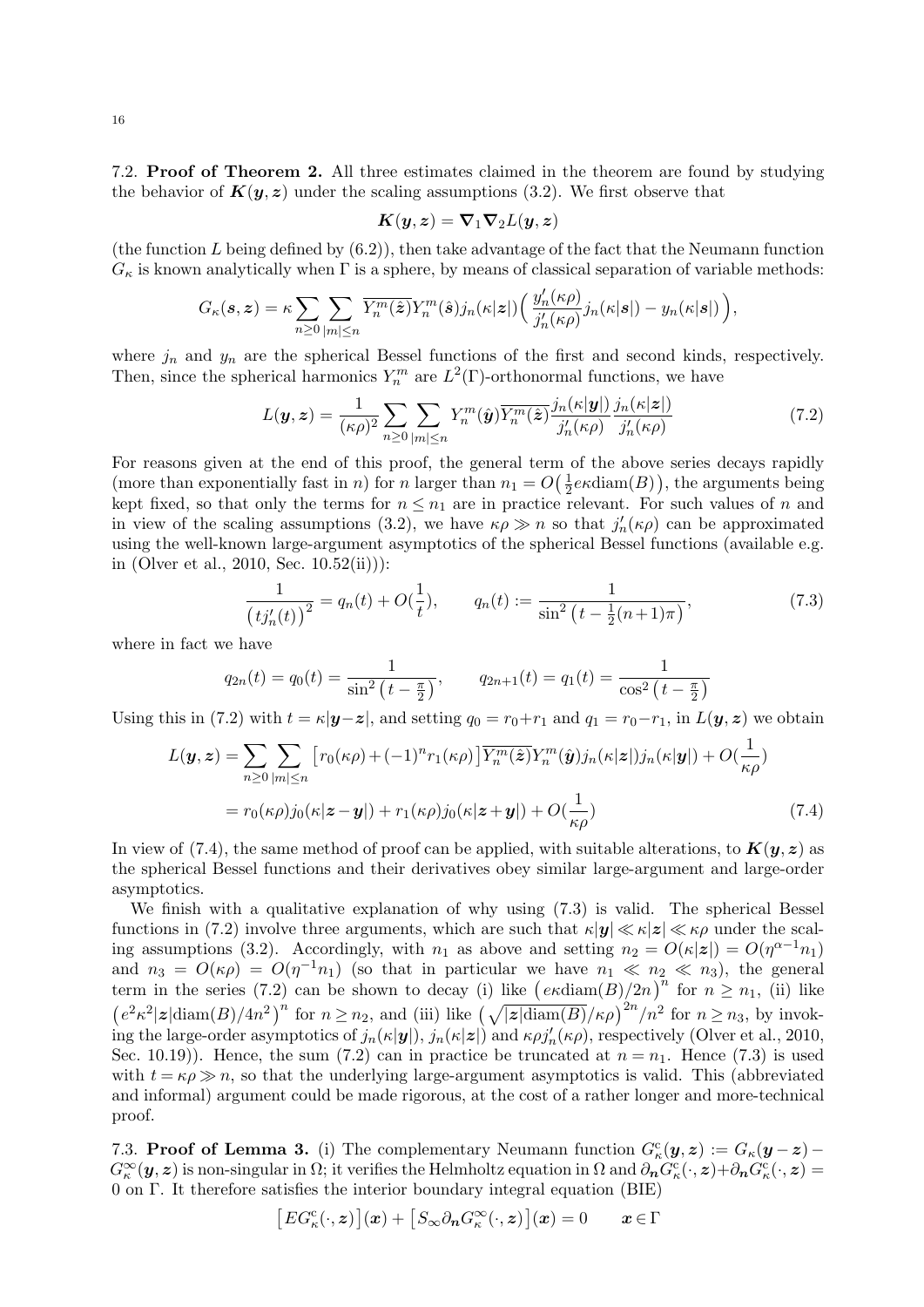where  $S_{\infty} := \gamma S_{\infty}$  is the single-layer integral operator. Moreover,  $G_{\kappa}^{\infty}(\mathbf{y}, \mathbf{z})$  is a radiating solution of the Helmholtz equation in  $\mathbb{R}^3 \setminus \overline{\Omega}$ , so satisfies the exterior BIE

$$
-G_{\kappa}^{\infty}(\boldsymbol{x},\boldsymbol{z}) + [EG_{\kappa}^{\infty}(\cdot,\boldsymbol{z})](\boldsymbol{x}) - [S_{\infty}\partial_{\boldsymbol{n}}G_{\kappa}^{\infty}(\cdot,\boldsymbol{z})](\boldsymbol{x}) = 0 \qquad \boldsymbol{x} \in \Gamma
$$

The claimed integral identity results from adding the two BIEs.

(ii) We seek  $g_{\infty} \in L^2(\Gamma)$  such that  $\mathcal{S}g = \overline{\mathcal{S}_{\infty}}g_{\infty}$  in  $\Omega$  for given  $g \in L^2(\Gamma)$ . Taking the interior Neumann trace of this equality, we obtain the sought BIE

$$
g = E^{\star} g_{\infty} \quad \text{on } \Gamma,
$$

by virtue of the definition of the Neumann function and the classical trace properties of layer potentials. This BIE is well-posed since by assumption  $\kappa$  is not a Neumann eigenvalue of  $-\Delta$  in Ω.

(iii) Differentiating identity (i) with respect to  $y \in \Omega$  and invoking Lemma 1, we find

$$
\nabla G_{\kappa}^{\infty}(\mathbf{y}-\mathbf{x}) = [E\nabla_2 G_{\kappa}(\cdot,\mathbf{y})](\mathbf{x}) = [E\nabla_1 G_{\kappa}(\mathbf{y},\cdot)](\mathbf{x}).
$$

Then, right-multiplying by  $h(y)$  and integrating over  $y \in B$  yields  $H_B^{\infty, *} h = E H_B^* h$  for any  $h(y) \in L^2(B, \mathbb{C}^3)$ . The proof of  $EH^*_{z} = H^{\infty,*}_{z}$  is similar.

7.4. **Proof of Lemma 5.** The lemma relies on the following identity expressing  $(1-c^2)P_n(c)$  as a linear combination of Legendre polynomials:

**Lemma 6.** For any  $c \in [-1, 1]$  and  $n \in \mathbb{N}$ , we have

$$
(2n+1)(1-c2)Pn(c) = an[Pn(c) - Pn-2(c)] - an+2[Pn+2(c) - Pn(c)]
$$

where

$$
a_n = \frac{n(n-1)}{2n-1}
$$

*Proof.* The identity follows from two consecutive applications to  $c^2 P_n(c)$  of the classical recurrence relation

$$
(2m+1)cP_m(c) = (m+1)P_{m+1}(c) + mP_{m-1}(c) \qquad m = 0, 1, 2 \dots
$$

verified by the Legendre polynomials, and subsequent rearrangement.

We then evaluate  $(1-c^2)e^{ict}$  for arbitrary  $t \in \mathbb{R}$  using the Jacobi-Anger expansion (5.2) and Lemma 6, which yields

$$
(1 - c2)eict = \sum_{n \ge 0} (2n + 1)i-n jn(t)(1 - c2)Pn(c)
$$
  
= 
$$
\sum_{n \ge 0} i^{-n} jn(t) \Big\{ an [ Pn(c) - Pn-2(c) ] - an+2 [ Pn+2(c) - Pn(c) ] \Big\},
$$

and rearrange the above sum as a sum of multiples of  $P_n(c)$ , to obtain

$$
(1 - c2)eict = \sum_{n \ge 0} i^{-n} P_n(c) \Big\{ a_n j_{n-2}(t) + (a_n + a_{n+2}) j_n(t) + a_{n+2} j_{n+2}(t) \Big\}
$$
(7.5)

(since  $a_0 = a_1 = 0$ , the terms involving  $j_{-2}(t)$  and  $j_{-1}(t)$  vanish, as they must, in the above sum). We then apply the classical identity  $(j_{m-1} + j_{m+1})(t) = (2m+1)j_m(t)/t$  (see e.g. Olver et al., 2010, Sec. 10.51.1) to recast the bracketed factors of the above sum as

$$
a_n j_{n-2}(t) + (a_n + a_{n+2})j_n(t) + a_{n+2} j_{n+2}(t)
$$
  
=  $(2n - 1)a_n \frac{j_{n-1}(t)}{t} + (2n + 3)a_{n+2} \frac{j_{n+1}(t)}{t}$   
=  $(2n - 1)(2n + 1)a_n \frac{j_n(t)}{t^2} + [(2n + 3)a_{n+2} - (2n - 1)a_n] \frac{j_{n+1}(t)}{t}$   
=  $(2n + 1)\left\{n(n - 1)\frac{j_n(t)}{t^2} + 2\frac{j_{n+1}(t)}{t}\right\}$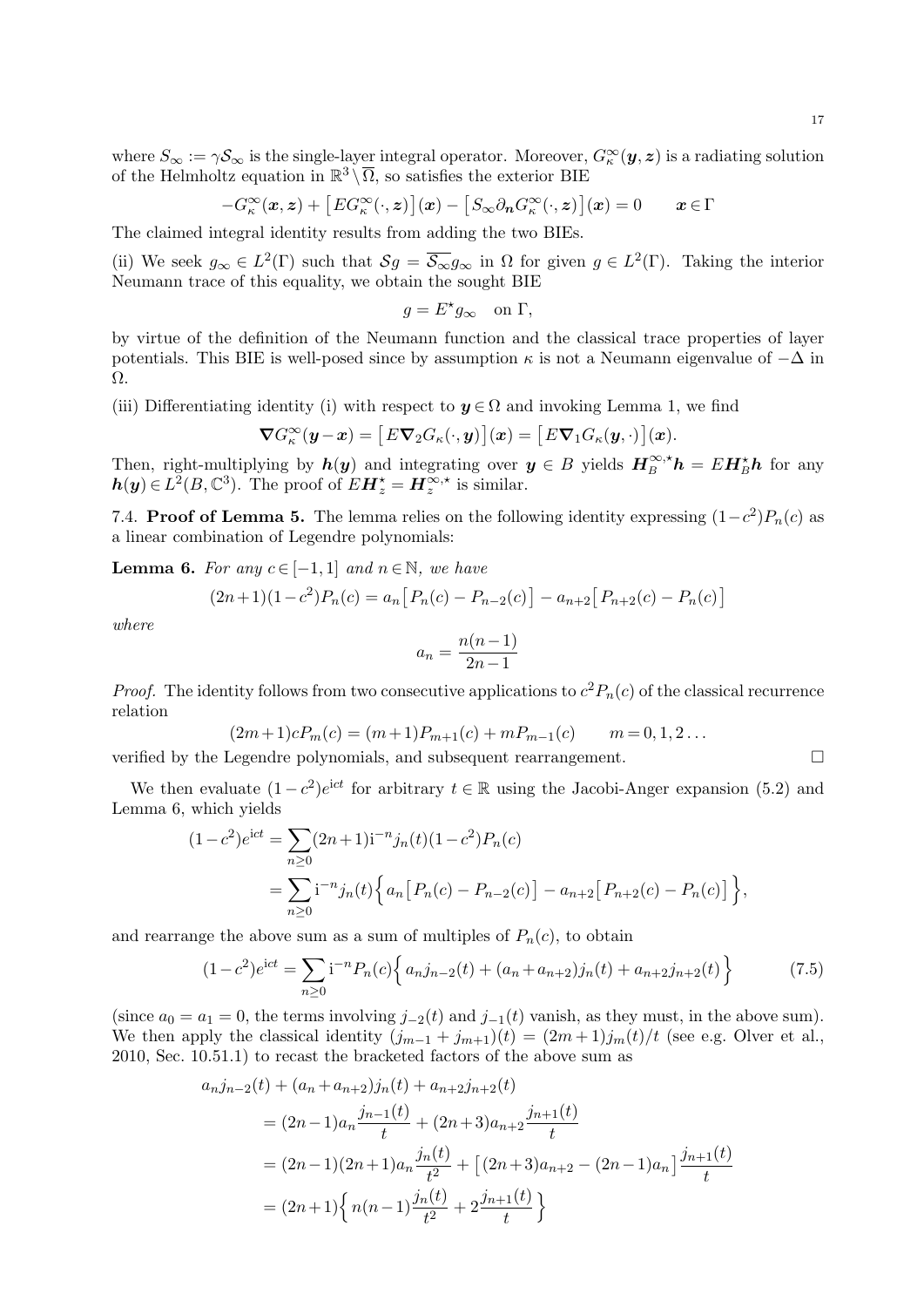Substitution of the above formula into (7.5) therefore provides

$$
(1 - c^2)e^{ict} = \sum_{n \ge 0} (2n + 1)i^{-n} \left\{ n(n-1)\frac{j_n(t)}{t^2} + 2\frac{j_{n+1}(t)}{t} \right\} P_n(c),
$$

whereupon Lemma 5 follows from the above sum with  $t = \kappa |\mathbf{y} - \mathbf{z}|$ .

## 8. CONCLUSION

In this work, we established conditions under which the TD heuristics for imaging spatially extended anomalies embedded in a bounded acoustic domain, with excitations and measurements taking place on the domain boundary, has guaranteed validity. Sign properties were found to conform to corresponding results previously established for unbounded media. We also showed that the spatial behavior of the TD associated with standard  $L^2$  cost functionals is degraded by ghost replica, which prompted the definition of a modified TD-based imaging method that takes advantage of two separately-available ideas. The resulting modified TDs are found to have similar sign and decay properties, while no longer suffering from artefacts. In addition, we showed that using eigenfunctions of the source-to-measurement operator as excitations enhances the spatial decay properties of the single-experiment TD functional, in both usual and modified forms.

Even though available studies already offer ample computational corroboration of TD-based imaging methods, the theoretical results presented in this article call for a thorough and focused follow-up numerical experiment campaign, aiming in particular at (a) evidencing the shortcomings of the non-modified TD (such as possible artefacts) and improvements in imaging brought by the modified versions, (b) investigating the extent to which the theoretical limitation of moderate anomalies for the sign heuristics and the scaling assumptions underlying the proof of decay can be relaxed in practice, and (c) the practical benefits of probing the medium with fields generated by appropriate eigenfunctions. Moreover, we expect our justification methodology to be applicable for other physical settings, and also to be adaptable to time domain formulations. We plan to undertake studies into all these aspects in the future.

### **ACKNOWLEDGEMENT**

I thank the referees for their careful reading of the initial version and constructive suggestions.

### **REFERENCES**

- H. Ammari and A. Khelifi. Electromagnetic scattering by small dielectric inhomogeneities. J. Maths Pures Appl., 82:749–842, 2003.
- H. Ammari, J. Garnier, V. Jugnon, and H. Kang. Stability and resolution analysis for a topological derivative based imaging functional. SIAM J. Contr. Opt., 50:48–76, 2012.
- H. Ammari, E. Bretin, J. Garnier, H. Jing, W. Kang, and A. Wahab. Localization, stability, and resolution of topological derivative based imaging functionals in elasticity. SIAM J. Imag. Sci., 6:2174–2212, 2013.
- L. Audibert. Qualitative methods for heterogeneous media. PhD thesis, Ecole Polytechnique, Palaiseau, France, 2015.
- L. Audibert and H. Haddar. The generalized linear sampling method for limited aperture measurements. SIAM J. Imag. Sci., 10:845–870, 2017.
- C. Bellis and M. Bonnet. Qualitative identification of cracks using 3d transient elastodynamic topological derivative: formulation and fe implementation. Comput. Meth. Appl. Mech. Engrg., 253:89–105, 2013.
- C. Bellis, M. Bonnet, and F. Cakoni. Acoustic inverse scattering using topological derivative of far-field measurements-based  $l^2$ *Inverse Problems*, 29:075012, 2013. doi: http://dx.doi.org/10.1088/0266-5611/29/7/075012.
- A. Bendali, P.-H. Cocquet, and S. Tordeux. Approximation by multipoles of the multiple acoustic scattering by small obstacles in three dimensions and application to the foldy theory of isotropic scattering. Arch. Ration. Mech. An., 219:1017–1059, 2016.
- M. Bonnet. A modified volume integral equation for anisotropic elastic or conducting inhomogeneities. unconditional solvability by neumann series. J. Integral Eq. Appl., 29:271–295, 2017.
- M. Bonnet. Inverse acoustic scattering using high-order topological derivatives of misfit functional. Inverse Probl. Imag., 12:921–953, 2018.
- M. Bonnet and F. Cakoni. Analysis of topological derivative as a tool for qualitative identification. Inverse Problems, 35:104007, 2019.